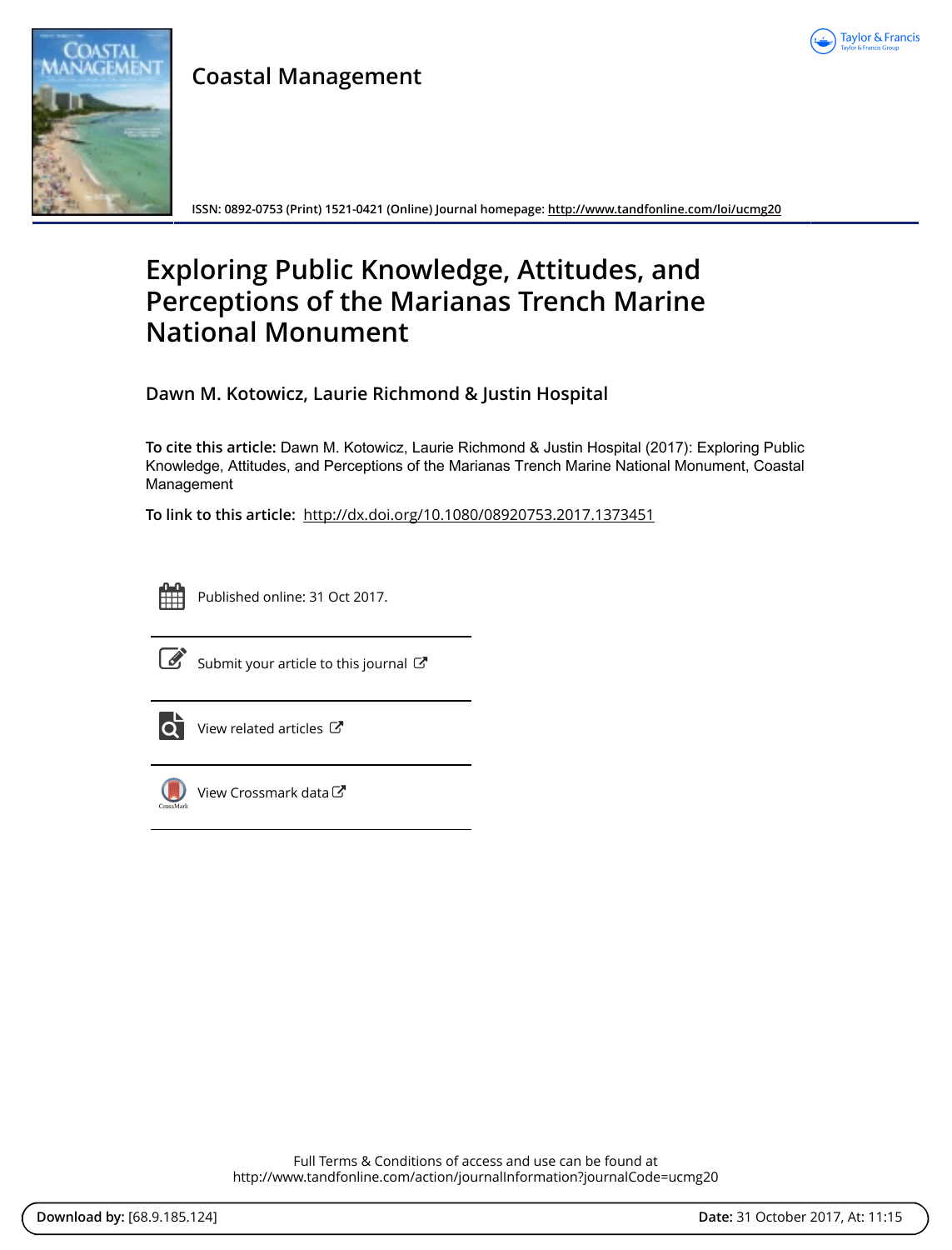

Check for updates

# Exploring Public Knowledge, Attitudes, and Perceptions of the Marianas Trench Marine National Monument

D[a](#page-1-0)wn M. Kotowicz<sup>a</sup>, Laurie Richmond<sup>[b](#page-1-0)</sup>, and Justin Hospital<sup>c</sup>

<span id="page-1-1"></span><span id="page-1-0"></span><sup>a</sup>Coastal Resources Center, University of Rhode Island, Narragansett, USA; <sup>b</sup>Department of Environmental Science & Management, Humboldt State University, Arcata, USA; <sup>c</sup>Ocean Synthesis and Human Dimensions Program, NOAA Fisheries Pacific Islands Fisheries Science Center, Honolulu, USA

### **ABSTRACT**

With the increase in development of large marine protected areas (LMPAs) worldwide, there have been calls from social scientists to gather better empirical information about the human dimensions of LMPAs. Of the social research done on LMPAs to date, most has focused on the perceptions of stakeholders closely connected to their implementation, and little research has explored the general public's response. This paper presents the results of a phone survey conducted in the US territories of Guam and the Commonwealth of the Northern Mariana Islands to assess residents' knowledge, attitudes, and perceptions of the Marianas Trench Marine National Monument—a LMPA designated offshore in 2009. The survey was administered in 2012 to 500 randomly-selected residents from each territory. Findings suggest: (1) public awareness of the Monument prior to the survey was low; (2) residents generally supported designation of the Monument; (3) most residents did not believe that the Monument would affect them or their community; and (4) knowledge and perceptions of the Monument varied between fishing and non-fishing households. This research illustrates that awareness and views differ between stakeholders and those of the general public, which should be used to inform social research on LMPAs and outreach for LMPA managers.

#### **KEYWORDS**

fisheries; human dimensions; large marine protected area; Marianas Trench Marine National Monument; perceptions

# Introduction

Large marine protected areas (LMPAs) have emerged as a prominent trend in marine conservation. Scholars have defined LMPAs as marine protected areas (MPAs) that are greater than  $100,000 \text{ km}^2$  (Leenhardt et al. [2013\)](#page-17-0). Between 2006 and 2014, 16 LMPAs were established worldwide and several additional sites were under development. There was continued development of LMPAs from 2014–2016, as US President Barack Obama expanded the existing MPAs in the Western Pacific to create the world's first and second largest MPAs (Marketos [2016;](#page-18-0) Eilperin [2014](#page-17-1)). Research shows that LMPAs have played an important role in meeting global targets for ocean protection; as of 2015, the largest 20 MPAs in the world accounted for 60% of global MPA coverage (Gruby et al. [2015;](#page-17-2)

CONTACT Dawn M. Kotowicz & [dkotowicz@uri.edu](mailto:dkotowicz@uri.edu) 220 South Ferry Road, Narragansett, RI 02882. Color versions of one or more of the figures in the article can be found online at [www.tandfonline.com/ucmg](http://www.tandfonline.com/ucmg). © 2017 Taylor & Francis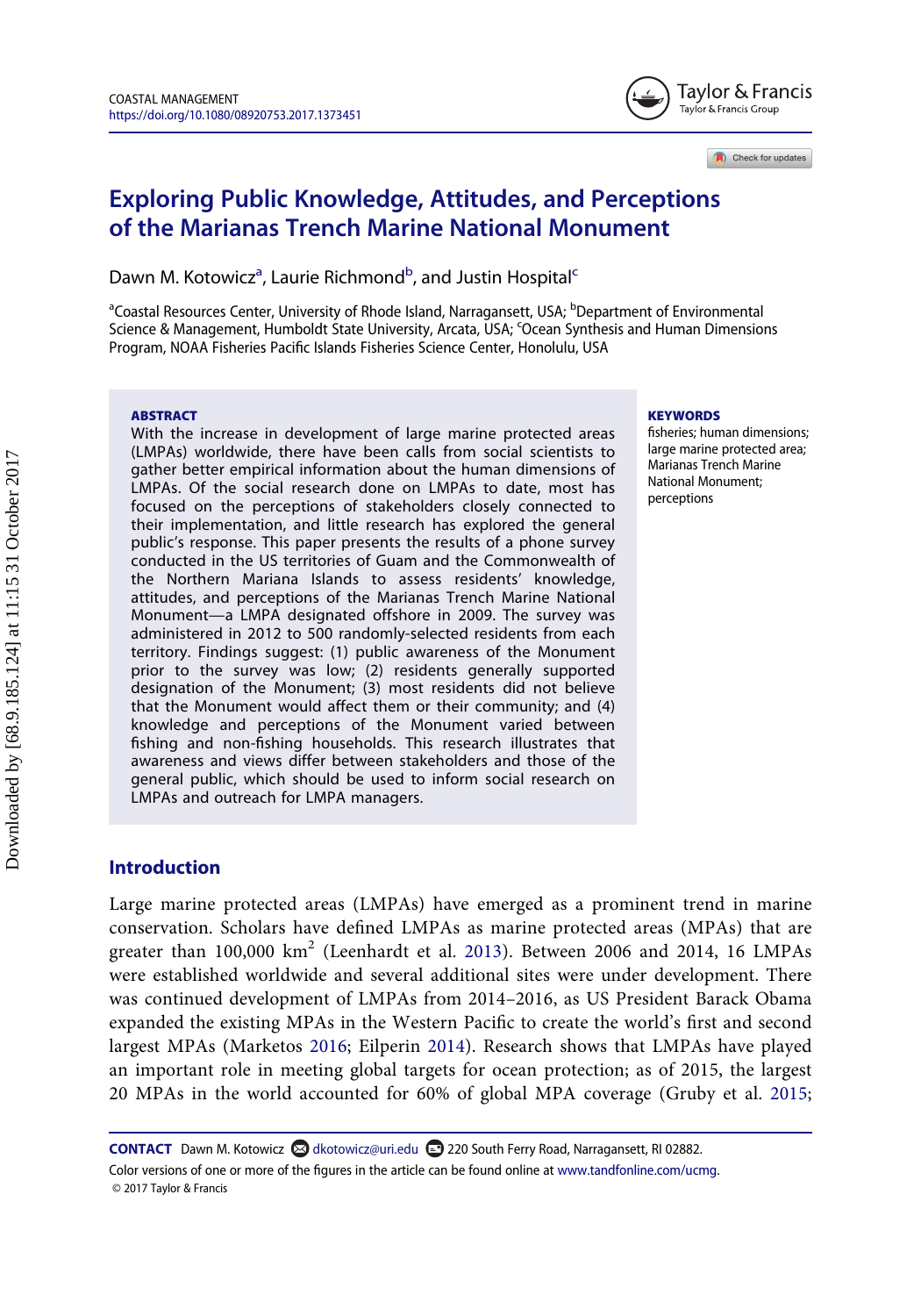Spalding et al. [2013\)](#page-18-1). However, only 3.4% of the world's oceans are designated as protected, and Edgar et al. [\(2014\)](#page-17-3) caution that marine biodiversity protection cannot be achieved by targeting area alone without careful consideration for design and management (Juffe-Bignoli et al. [2014](#page-17-4)).

With the increase in development of LMPAs worldwide, there have been calls from social scientists to gather better empirical information about the human dimensions of LMPAs (Gruby et al. [2015;](#page-17-2) Christie and Lewis [2016\)](#page-17-5). LMPAs tend to be developed in remote areas of the ocean where there is less human use; therefore, proponents and developers of LMPAs did not initially think that social considerations were as important when compared with conventional nearshore MPAs. However, scholars argue that while human dimensions may take different forms in LMPAs, they remain important to ensure social justice, equity, and acceptability in the design and management of LMPAs (Gruby et al. [2015](#page-17-2); Christie and Lewis [2016](#page-17-5); DeSanto [2013;](#page-17-6) Leenhardt et al. [2013;](#page-17-0) Richmond and Kotowicz [2015](#page-18-2)).

Of the limited human dimensions research conducted on LMPAs, most has involved the collection of data using qualitative interviews with stakeholders connected to LMPAs or the review of policy documents related to the creation of LMPAs (Gruby et al. [2015](#page-17-2); Richmond and Kotowicz [2015;](#page-18-2) DeSanto, Jones, and Miller [2011](#page-17-7); DeSanto [2013](#page-17-6)). In these cases, researchers have examined the attitudes and perceptions of those closely connected to the formation and management of LMPAs including fishermen, business owners, and community members who could be affected by the LMPAs; policy-makers involved in the planning and decision-making surrounding LMPAs; and environmental NGOs, citizen groups, and other activists who provide input into LMPA processes. There has been little research that has examined how members of the general public perceive LMPAs implemented in nearby waters. For example, DeSanto, Jones, and Miller [\(2011](#page-17-7)) point to some sources of public input regarding the creation of the Chagos LMPA. An assessment of public perceptions can answer important questions: To what extent are members of the public aware of the development of offshore LMPAs in their waters? Is the public in support of local LMPAs? To what extent do members of the public feel they could be affected by LMPAs? Understanding the public's attitudes toward and perceptions of LMPAs can provide key insights into the social processes surrounding LMPAs including ideas about how to best approach public outreach and public participation in LMPA processes (Voyer, Gladstone, and Goodall [2012](#page-18-3)). In this paper, we present the results of a survey about the general public's knowledge, attitudes, and perceptions of the Marianas Trench Marine National Monument (Monument), a LMPA formed off the coast of the US Territories of the Commonwealth of the Northern Mariana Islands (CNMI) and Guam in 2009 (Presidential Documents [2009\)](#page-18-4). In 2012, we surveyed 500 randomly selected residents from each of the territories of CNMI and Guam. The goals of the survey were to assess:

- a. Public knowledge and awareness of the Monument
- b. Public perceptions of the potential benefits and impacts of the Monument
- c. Public perceptions of Monument management
- d. Group differences in knowledge and perceptions between fishing and non-fishing households

The results of the survey provide information about public perceptions that can be integrated into the Monument's management. These findings can also contribute to conversations about the social process surrounding LMPAs.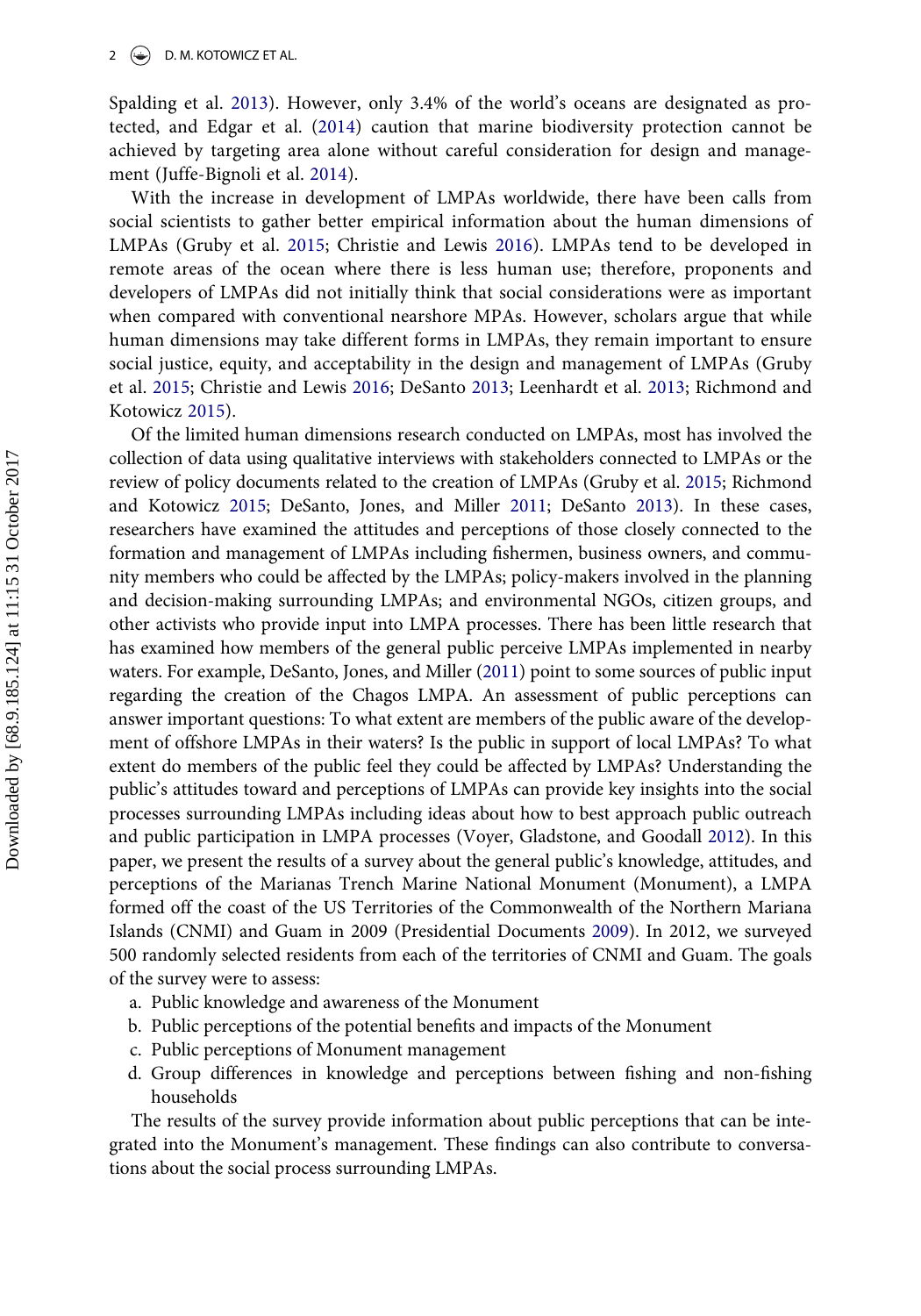# Literature review: Perceptions and MPAs

Scholars and managers are increasingly recognizing the importance of perceptions data in environmental management and conservation decision-making (for a review see: Bennett [2016\)](#page-16-0). Bennett [\(2016](#page-16-0), 1) states that, "Studies of the perceptions of local people can provide important insights into observations, understandings and interpretations of the social impacts, and ecological outcomes of conservation; the legitimacy of conservation governance; and the social acceptability of environmental management." Gathering quantitative and qualitative perceptions data can play an important role in monitoring and evaluation of conservation projects such as managing protected areas. In particular, there has been considerable research related to local perceptions of conventional near-shore MPAs (e.g., Christie [2005;](#page-17-8) Leleu et al. [2012](#page-17-9); Pita et al. [2011](#page-18-5); Bennett and Dreaden [2014a;](#page-17-10) McClanahan, Davies, and Maina [2005\)](#page-18-6). These scholars have shown that perceptions data can help inform outreach strategies, the design of governance structures, and the development of regulations in nearshore MPAs in order to best position them for success. This study examines four key components of MPA perceptions, each of which derive from a substantial body of literature related to MPAs: knowledge and awareness; benefits and impacts; management and governance; and variation in perceptions among different groups.

# Knowledge and awareness

Assessing public awareness of MPAs can help managers identify knowledge gaps to build outreach strategies to connect nearby residents to offshore ocean areas. Studies to assess ocean literacy on a national scale in the United States have shown that public knowledge and awareness of MPAs and their potential benefits is very low (Belden, R. & S., and American Viewpoint [1999](#page-16-1); Steel et al. [2005](#page-18-7)). A study of coastal residents in Oregon found high levels of awareness of recently implemented MPAs with 85% of surveyed residents indicating some level of knowledge (Perry et al. [2014](#page-18-8)). However, the study also found that knowledge about the MPAs was superficial as 65% of respondents answered fewer than half of basic factual questions about the MPAs correctly. Previous studies of MPAs have identified public awareness and knowledge as important factors in MPA success (Pomeroy et al. [2005;](#page-18-9) Pollnac, Crawford, and Gorospe [2001](#page-18-10)). Scholars indicate that LMPAs may be sociologically unique because they are typically established in remote ocean areas that have low levels of human use (Gruby et al. [2015](#page-17-2)). Due to their remoteness, one might expect lower public awareness of LMPAs—particularly compared to nearshore MPAs. However, since LMPAs have been covered in popular media, it is possible that public awareness might be higher when compared to awareness of nearshore MPAs. Higher levels of awareness could provide an opportunity to increase ocean literacy among the general public.

# Benefits and impacts

Several scholars have suggested that public perceptions of the potential benefits and impacts of MPAs are an important indicator of social acceptability of those MPAs (Leleu et al. [2012;](#page-17-9) Blyth et al. [2002](#page-17-11); McClanahan, Davies, and Maina [2005](#page-18-6)). If people perceive that MPAs will provide ecological, social, or economic benefits to their region, they may be more likely to support and comply with MPA regulations. Several studies have explored local perceptions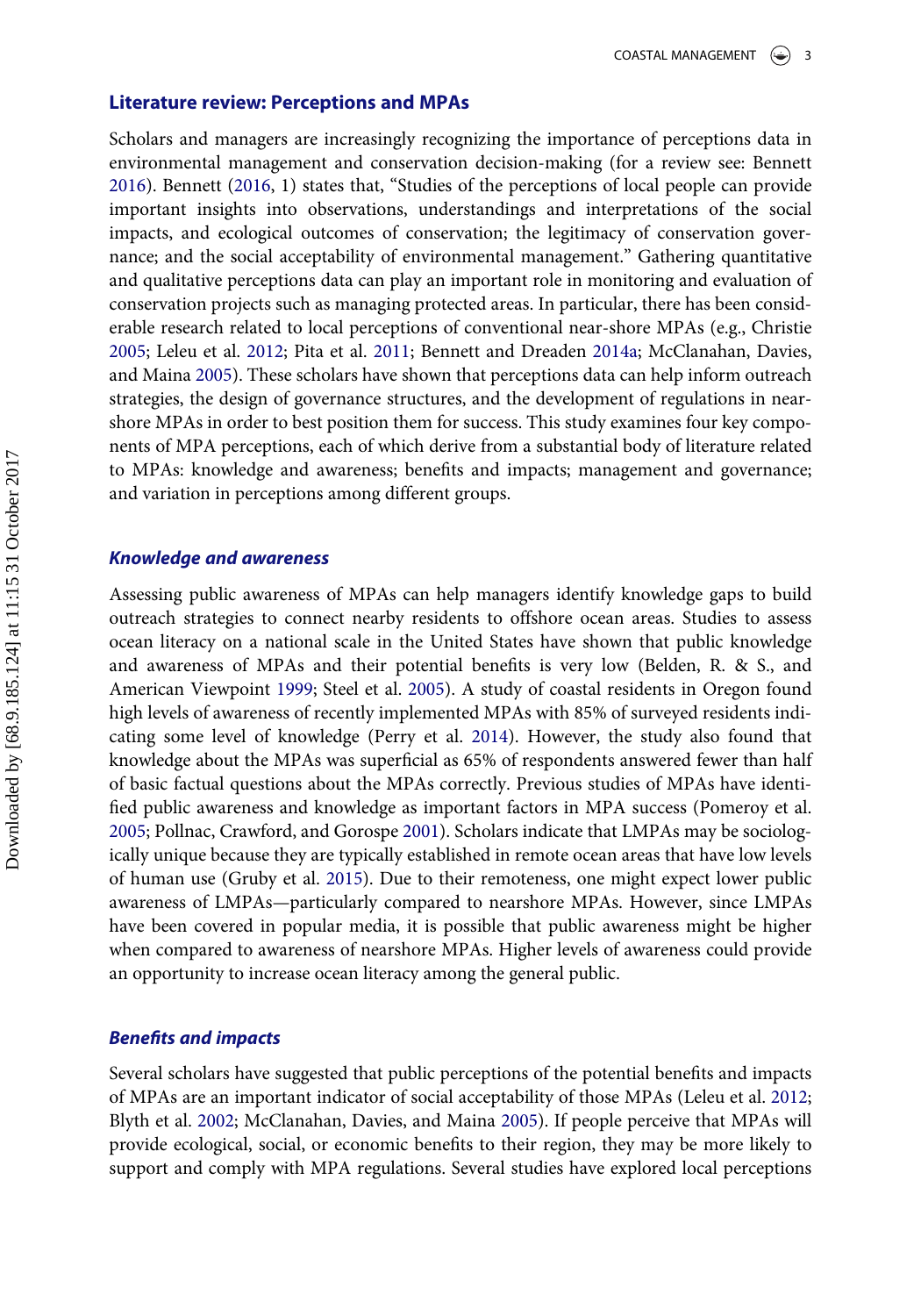# $4 \quad (*)$  D. M. KOTOWICZ ET AL.

of the potential environmental outcomes linked to MPAs. In a study of MPAs in Southeast Asia, Christie [\(2005](#page-17-8)) examined local perceptions of the ecological outcomes of nearby MPAs and found they can sometimes deviate from scientific findings about MPAs' ecological effectiveness. He suggested that managers could use these findings to uncover areas where better outreach and communication was needed between managers, scientists, and local populations. In their examination of local fishermen's perceptions of a northwestern Mediterranean MPA, Leleu et al. ([2012\)](#page-17-9) found that the majority of fishermen believed that MPAs could benefit ecosystems and fisheries. Pita, Theodossiou, and Pierce [\(2013](#page-18-11)) found that fishermen's perceptions of the ecological benefit of a MPA in Scotland varied depending on the type of gear and vessel they used.

Studies have also examined fishermen's perceptions of the potential economic and social benefits (and impacts) of MPAs. For example, Leleu et al.'s [\(2012](#page-17-9)) study found that while fishermen believed the MPA could benefit ecosystems, the majority did not believe that it would benefit their activity or economic bottom line. In a study of households adjacent to nearshore MPAs in Thailand, Bennett and Dearden [\(2014a\)](#page-17-10) found that study participants perceived limited to negative impacts of MPAs on local fishing and agriculture. The authors indicated that perceptions of negative economic impacts could undermine the MPAs as community members may not remain supportive of restrictions that they believe are negatively affecting their households.

Because LMPAs tend to be offshore and in more remote locations, some proponents believe that their impacts to fishermen and communities will be reduced (Nelson and Bradner [2010\)](#page-18-12). However, there have been few studies to examine public perceptions of the impacts of LMPAs. In addition, in the campaigns to designate LMPAs, proponents have often touted the potential benefits that they can bring. For example, during discussions about developing the Marianas Trench Marine National Monument, proponents highlighted many potential benefits including increased tourism, increased economic development, benefits to the marine environment, and the establishment of at least one visitors center in the Marianas (Iverson [2008](#page-17-12); Nelson [2007;](#page-18-13) Nelson [2008;](#page-18-14) Friends of the Monument [2010](#page-17-13)). In this case, it is important to assess whether the public believes that some of the potential benefits of LMPAs discussed during development are achievable, and if these benefits may affect them directly.

# Governance

Several studies highlight the importance of understanding local perceptions of the governance processes associated with MPAs (Gelcich, Edwards-Jones, and Kaiser [2005;](#page-17-14) McClanahan, Davies, and Maina [2005](#page-18-6); Bennett and Dreadon [2014a](#page-17-10)). In their review of the concept, Lemos and Agrawal [\(2006](#page-18-15), 298) define environmental governance as "the set of regulatory processes, mechanisms and organizations through which political actors influence environmental actions and outcomes." Much of the research on MPA governance has examined local attitudes towards the process of MPA formation and the level of local inclusion in that process (Pita, Pierce, and Theodossiou [2010](#page-18-16); McClanahan, Davies, and Maina [2005;](#page-18-6) Suman, Shivlani, and Milon [1999](#page-18-17); Chuenpagdee et al. [2013\)](#page-17-15). Research shows that perceptions of strong public inclusion in MPA planning processes can be crucial for the long-term success and legitimacy of MPAs (Pollnac, Crawford, and Gorospe [2001;](#page-18-10) Pomeroy et al. [2005;](#page-18-9) Bennett and Dreadon [2014b\)](#page-17-16). Scholars write that LMPAs tend to be established through more top-down processes (for example, see Leenhardt et al. [2013\)](#page-17-0)—such as the Executive Order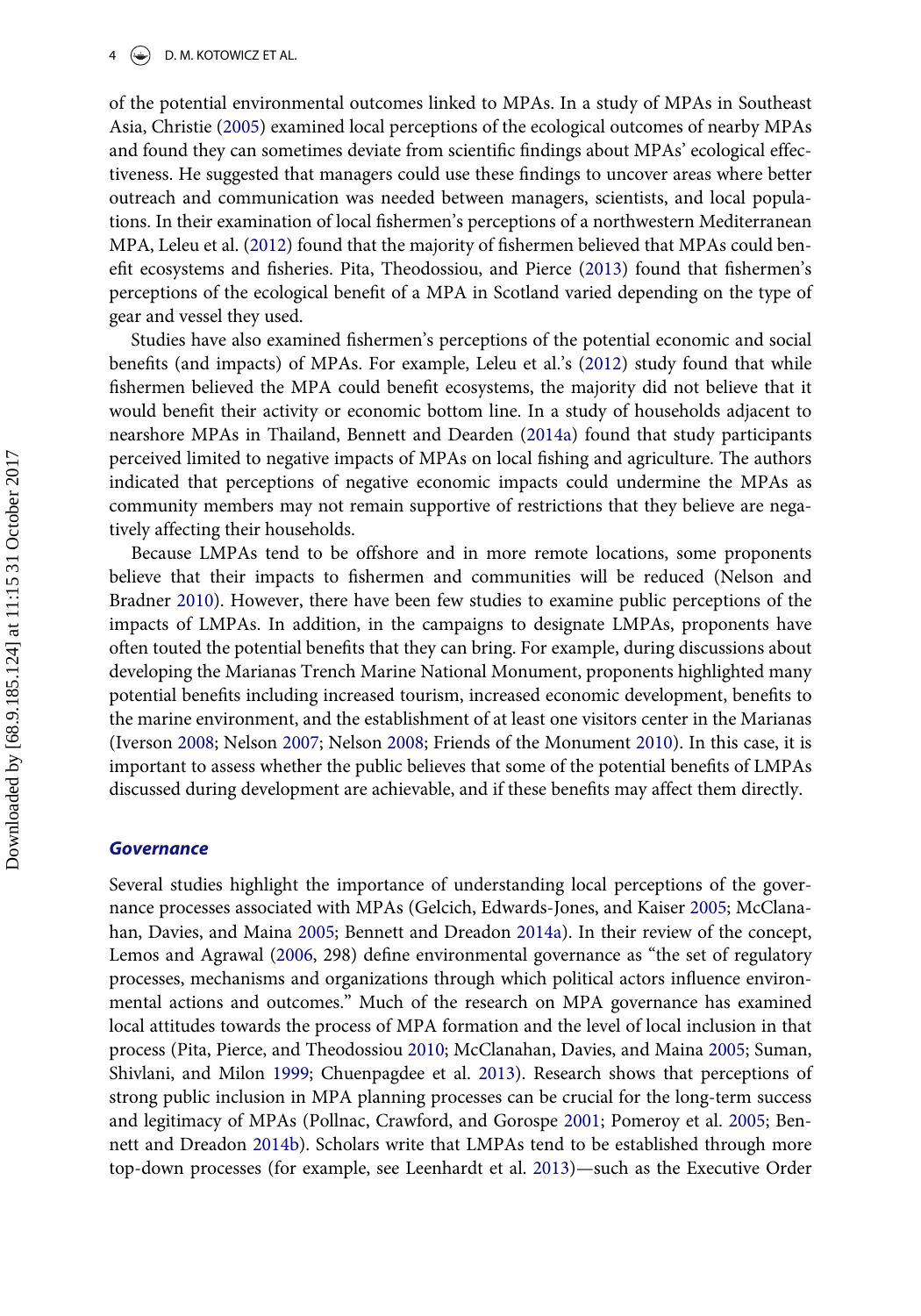that created the Marianas Trench Marine National Monument. There has been little empirical research thus far to assess public awareness and perceptions of the process through which a specific LMPA has been formed. This survey provides an example of an opportunity to assess public attitudes toward the LMPA and views about types of activities that should be restricted or permitted therein.

# Factors affecting perceptions

Research on local perceptions of nearshore MPAs shows that several factors can influence respondents' awareness of and perceptions of the benefits from MPAs. These factors include: education level or socioprofessional status (McClanahan, Davies, and Maina [2005;](#page-18-6) Pita, Theodossiou, and Pierce [2013;](#page-18-11) Thomassin et al. [2010\)](#page-18-18), stakeholder category (Suman, Shivlani, and Milon [1999;](#page-18-17) McClanahan, Davies, and Maina [2005](#page-18-6)), and gear type and years of experience in fishing (Pita et al. [2011;](#page-18-5) Blyth et al. [2002](#page-17-11)). In their study, Perry et al. [\(2014\)](#page-18-8) examined the role of geographic location on knowledge and awareness of MPAs in Oregon. They compared responses from those that resided in "communities of proximity"—geographic areas close to and connected to the ocean—with the responses of those who did not live near the coast. In their analysis, they found very little difference between respondents from these two locations. The Oregon study did not compare awareness of MPAs based on connection to the marine environment through use, which could be another important fact in perceptions. In this study, we compare knowledge and perceptions between households with members who fish, and are therefore more likely to be connected to the marine environment, with those of non-fishing households.

# **Overall**

This paper builds off the large body of literature related to social perceptions and MPAs by bringing in findings from a LMPA context. As a result, we can provide insights into how the dynamics surrounding social perceptions may be similar or different in LMPAs versus nearshore MPAs. This research is able to contribute to the emerging field of study on human dimensions of LMPAs by bringing in findings from a large-scale quantitative survey of public perceptions. Much of the human dimensions research on LMPAs to date is qualitative research with connected stakeholders; this work can fill a gap by examining how the public is engaging with and reacting to LMPA processes.

# **Methods**

# Study area and context

In January 2009, President George W. Bush established the Marianas Trench Marine National Monument (Monument) by Presidential Proclamation 8335. The Monument encompasses approximately 95,216 square miles of area divided into three units within the 200 nm Exclusive Economic Zone around Guam and the CNMI; the islands of these two U.S.-affiliated entities comprise the Mariana Archipelago [\(Figure 1\)](#page-6-0). The Monument's Trench Unit, almost 1,100 miles long and 44 miles wide, extends along the length of the archipelago and includes only the submerged lands. The Volcanic Unit consists only of the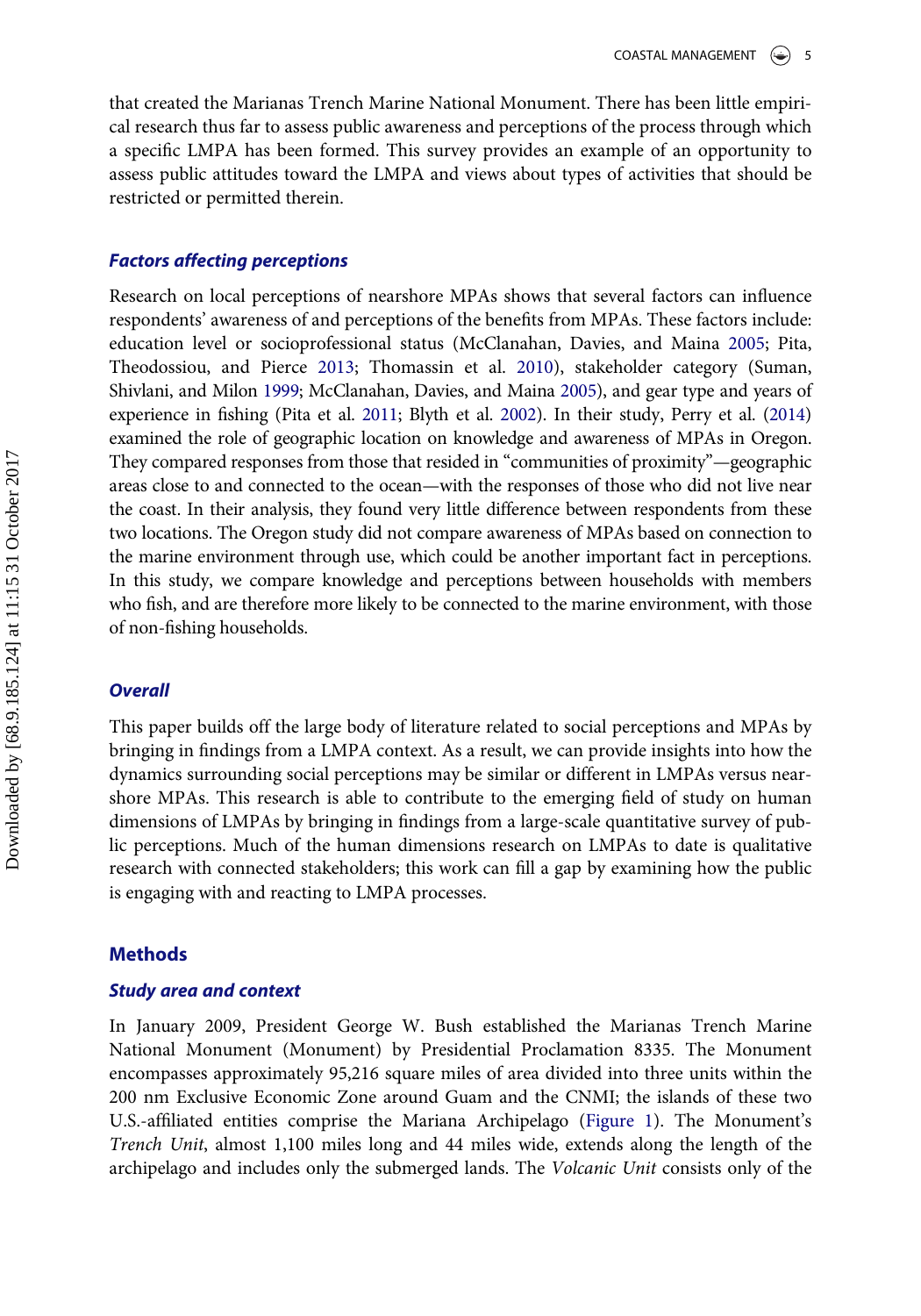# <span id="page-6-0"></span>6  $\left(\bigstar\right)$  D. M. KOTOWICZ ET AL.



Figure 1. Features and boundaries of the Marianas Trench Marine National Monument (Revised from NOAA 2009).

submerged lands within 1 nm of 21 active undersea mud volcanoes and thermal vents scattered along the Mariana Arc. The Islands Unit includes both the waters and submerged lands below the mean water line within the unit boundaries around the three northernmost Mariana Islands: Farallon de Pajaros (also known as Uracas); Maug; and Asuncion.

The Islands Unit is the only portion of the LMPA that contains fishing restrictions, with the remainder of the LMPA covering only the submerged lands. Within the Islands Unit of the Monument commercial fishing is prohibited but sustenance, recreational, and traditional indigenous fishing can be allowed on a sustainable basis (Proclamation 8335, 2009). The Islands Unit encompasses waters that are approximately 300 miles north of Saipan, the northernmost island in the chain that is currently inhabited. A recent assessment of human use in the Islands Unit of the Monument revealed that trips to the waters of the LMPA are rare but culturally important events, with an average of four trips per year by residents,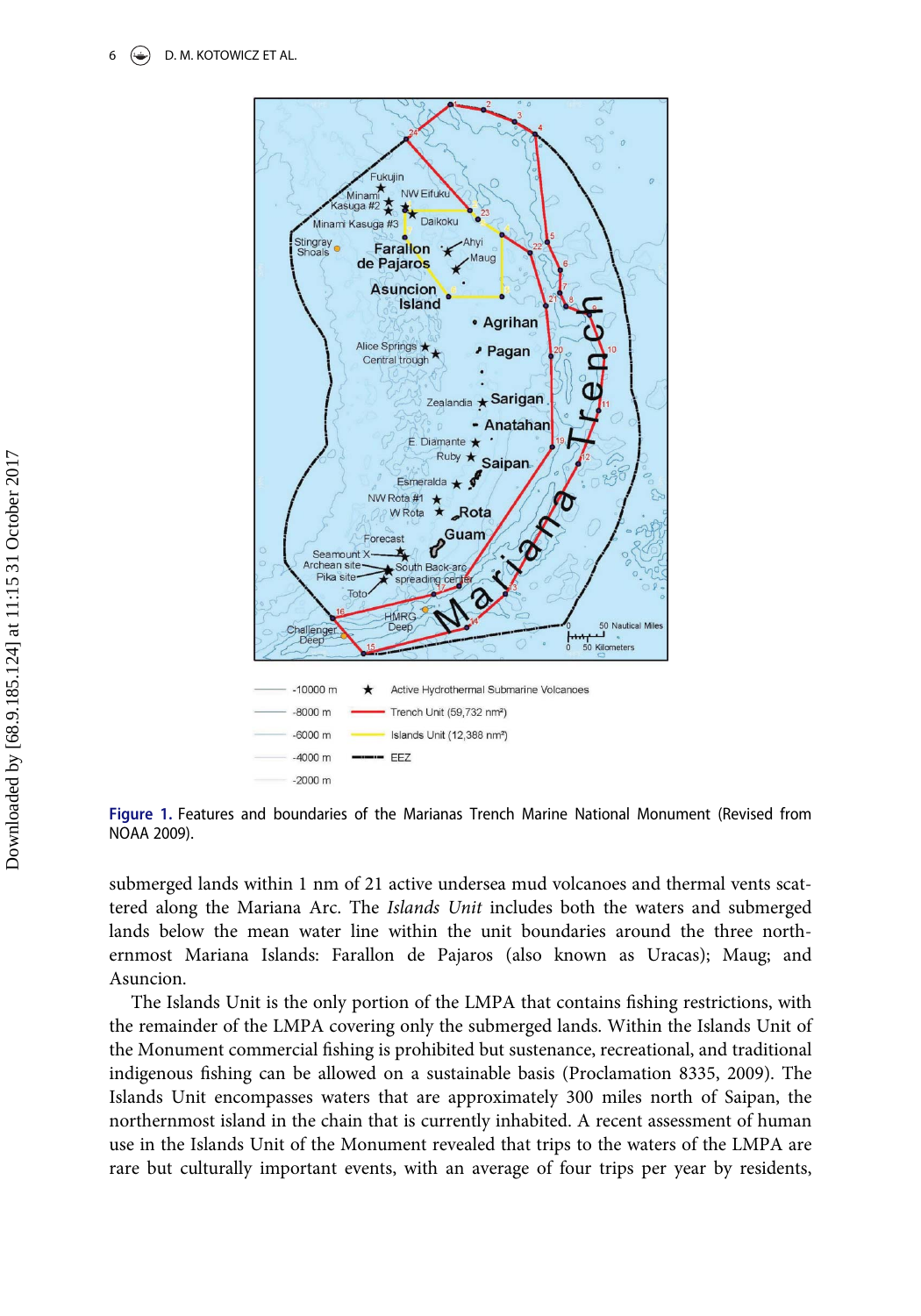during which fishing for food is almost always a part of the trip even if not the main purpose (Richmond and Kotowicz [2015\)](#page-18-2).

The Secretary of the Department of the Interior (through the U.S. Fish and Wildlife Service), in consultation with the Secretary of the Department of Commerce (through the National Oceanic and Atmospheric Administration), is responsible for the management of the Monument in cooperation with the Department of Defense, U.S. Coast Guard, and the Government of CNMI (Proclamation 8335, [2009](#page-18-4)).

[Figure 1](#page-6-0) (map of monument)

The designation of the Monument was a rapid process, taking just 14 months to go from a proposal to an implemented LMPA. The Monument became a key issue of contention and debate in the CNMI community over that period. Opinions of some residents about the Monument prior to and following its designation were evident in local papers, formal letters, websites, and other forms of media.

Monument managers were tasked with developing a Monument Management Plan directly after designation and designed a broad consultation process with CNMI and Guam residents. As part of this consultation process, Monument managers solicited comments from residents during public scoping meetings. However, these comments were made by a few individuals with strong opinions. Monument managers sought other ways to understand the public's knowledge and preferences for its management. This survey was developed in close collaboration with them, including evaluating support for various potential activities to be managed therein, and assessing perceptions of potential benefits that were enumerated by proponents of the Monument's designation as they lobbied for its declaration in local newspapers and public forums, primarily in CNMI. Monument managers anticipated using the data from this survey to directly inform aspects of the management plan.

# Data collection and analysis

A telephone survey was determined to be the most appropriate method to collect data about knowledge, attitudes, and perceptions from a randomized sample of residents in CNMI and Guam. The survey was administered by an established polling firm in January and February 2012, using random digit dialing (RDD). The sample was designed for a total of 1,000 respondents, with 200 of the interviews initiated as cell phone calls and an even distribution between respondents in CNMI (500) and Guam (500). Due to the large number of unknown and non-residential numbers contacted using RDD, the overall response rate was 38%; however, after accounting for unknown contact outcomes and other non-residential numbers for the survey, the rate of response was 50%. Residents that began but did not complete the survey were counted as a rejection. Based on the resident populations of CNMI (total population of 53,274) and Guam (total population of 161,833), a randomized sample of 500 residents from each location provides estimates with a sampling error within  $+/- 4.2\%$  of population values at the 95% confidence level.

Interviews lasted an average of 25 min. Initial contact for interviews was conducted in English; however, the interviews could be conducted in English, Tagalog, or Chamorro, the three most commonly spoken languages in CNMI and Guam.<sup>1</sup>

Data were collected from the respondents assessing public knowledge, attitudes, and perceptions about the Monument. The survey questions used for this analysis were either multiple choice or 5-point Likert scale-style questions. Questions examining awareness of the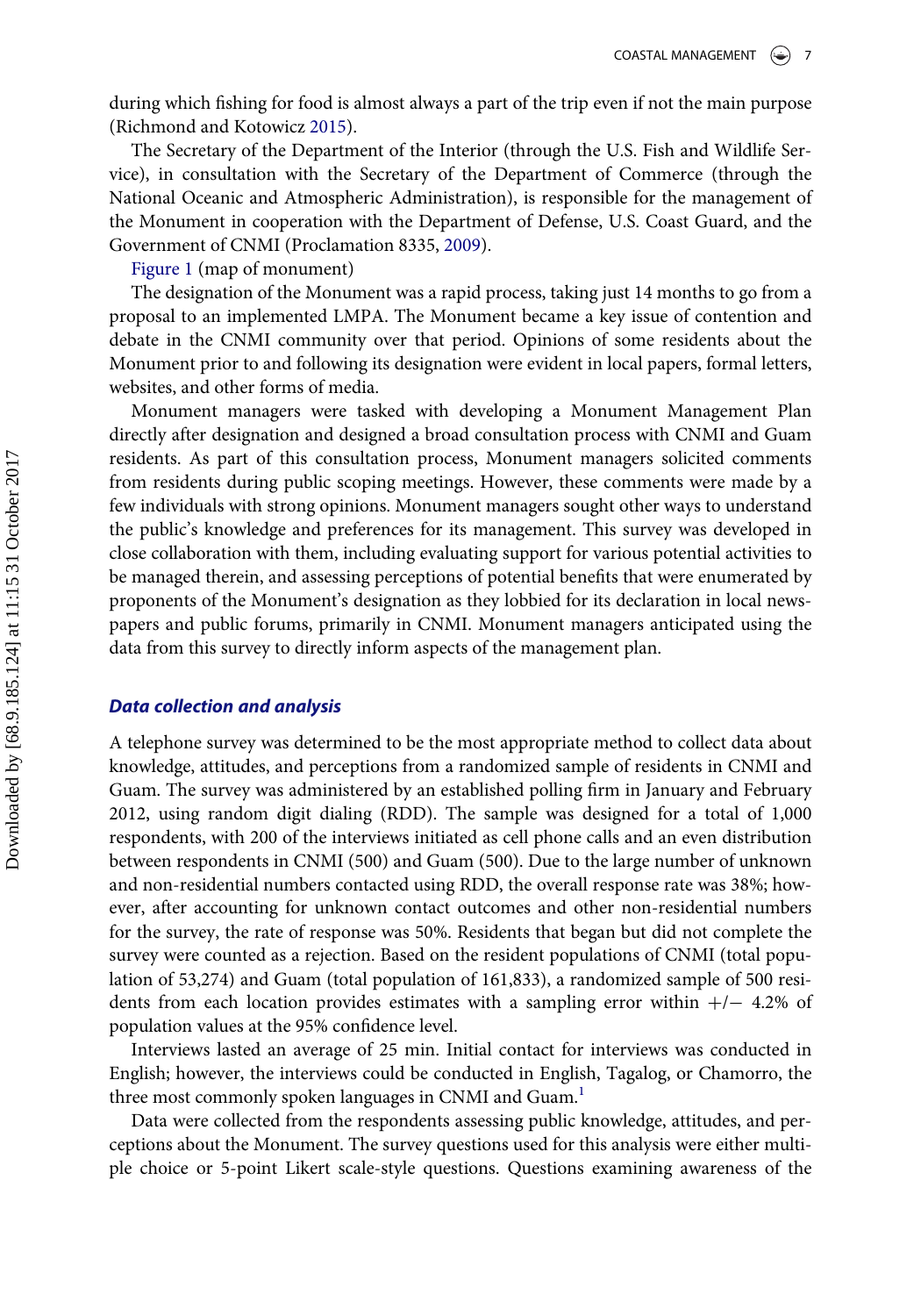8  $\left(\frac{1}{2}\right)$  D. M. KOTOWICZ ET AL.

Monument, use of permits, and perception of whether the Monument will improve protection of marine resources in the region were multiple choice format questions with an option to respond that they "don't know" or to refuse to answer the question.

To assess perceptions surrounding designation of the Monument and for activities to be permitted within its boundaries, respondents were asked their level of support or opposition on a 5-point scale from "strongly support" to "strongly oppose". For those respondents who reported they had heard of the Monument prior to the phone survey ( $n = 460$ ), they were asked their overall perception at two time periods—first, when they first heard about designation and second, at the end of the phone survey. For respondents who reported they had not heard of the Monument prior to the phone survey ( $n = 540$ ), they were asked their overall perception only at the conclusion of the survey. Questions examining perceptions of the effects of the Monument on respondents also used categorical 5-point scales related to the level of perceived effect (from "definitely" to "definitely not"; and "strong negative" to "some negative and some positive"). A more detailed description of the survey instrument and methodology can be found in Kotowicz and Allen ([2015\)](#page-17-17), whereas project metadata can be referenced with PIFSC [\(2017\)](#page-18-19).

Where there were notable differences in responses across island areas, they are reported individually, but most responses were similar and are therefore reported together. Group differences were examined between households where respondents reported there was at least one fisherman (fishing households) and those that reported no fishermen in the household (non-fishing households). Although the survey was directed at the general populations of CNMI and Guam, the Monument was designated in fishing grounds and regulations on fishing are especially important to fishing households (Richmond and Kotowicz [2015](#page-18-2); Kotowicz and Richmond [2013](#page-17-18)). Chi-square  $(\chi^2)$  tests were conducted to assess differences between these two groups. Where actual cell frequencies were less than expected cell frequencies for the  $\chi$ 2, a Fisher's Exact Test was used instead. To determine effect size for these tests, Cramer's V is reported.

# **Results**

# Demographic overview

Demographic information such as age, educational background, employment, and household income was collected from respondents and is further described in Kotowicz and Allen [\(2015](#page-17-17)). In total, there were 1,000 survey respondents with 48% representing Guam and 52% representing CNMI. Just over half of the respondents were male (56%) and 44% were female. Thirty-six percent of respondents represented fishing households and approximately 10% reported that they themselves were fishermen.

Median household size for all survey respondents was 4; for fishing households the median size was 5 residents. Thirty-two percent of survey respondents that provided a response for household income reported their income was less than US\$20,000, which is lower than the US Census poverty threshold for households with 4 people (US\$22,314), and for 5 people  $(US$26,439)<sup>2</sup>$  $(US$26,439)<sup>2</sup>$  $(US$26,439)<sup>2</sup>$ .

Of the survey respondents, just 7% from CNMI and 8% from Guam indicated that they had visited the three northernmost islands (the Islands Unit of the Monument).

[Table 1](#page-9-0) provides values for comparisons between fishing and non-fishing households with responses. Statistically significant differences between these groups were found in responses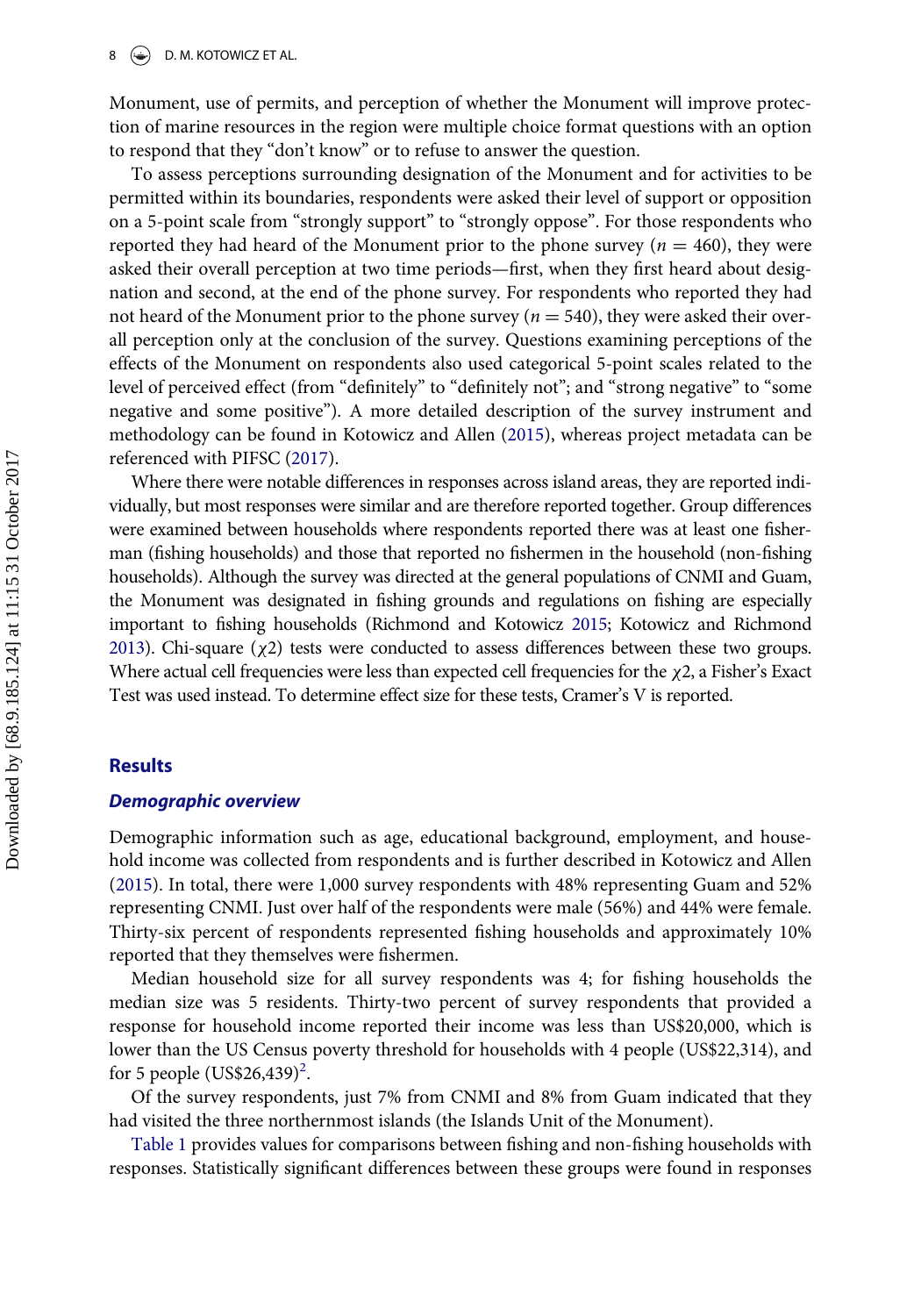|                                                                                 | $x^2$                | $\boldsymbol{p}$ | <b>Effect Size</b> |
|---------------------------------------------------------------------------------|----------------------|------------------|--------------------|
| When did you first hear of the Monument?                                        | 21.70                | 0.001            | 0.147              |
| How much do you know about the Monument?                                        | $0.97*$              | 0.835            | n/a                |
| Adequate attempt to understand and include the views regarding designation?     | 7.31                 | 0.026            | 0.126              |
| Did you support/oppose the Monument when first heard of it? (Initial)           | 14.35                | 0.014            | 0.177              |
| Do you support/oppose the Monument at end of survey? (Only initial respondents) | $11.13^*$            | 0.046            | 0.157              |
| Do you support/oppose the Monument at end of survey? (All respondents)          | $19.20^*$            | 0.001            | 0.188              |
| Level of support and strong support for activities in the Monument              |                      |                  |                    |
| Charter/Recreational Fishing                                                    | 27.22                | 0.001            | 0.165              |
| Fishing for food                                                                | 33.16                | 0.001            | 0.182              |
| Traditional/Indigenous Fishing                                                  | 38.20                | 0.001            | 0.195              |
| Tourism                                                                         | $13.30*$             | 0.019            | 0.116              |
| Scientific Research                                                             | $13.19*$             | 0.019            | 0.116              |
| Cultural/Religious Uses (Other than fishing)                                    | 20.00                | 0.001            | 0.141              |
| Monitoring/Enforcement                                                          | $30.28$ <sup>*</sup> | 0.001            | 0.172              |
| <b>Military Activities</b>                                                      | 19.53                | 0.002            | 0.140              |
| Should public use permits be more or less restrictive?                          | 7.57                 | 0.023            | 0.087              |
| Will Monument improve protection of marine resources?                           | 8.07                 | 0.018            | 0.090              |
| Do you think that the Monument will affect you and your household?              | 7.25                 | 0.203            | n/a                |
| What type of effect do you think it will have?                                  | 8.68                 | 0.123            | n/a                |
| Have you visited Uracas, Maug or Asuncion?                                      | 17.79                | 0.001            | 0.133              |
| How much confidence do people have in Monument managers?                        |                      |                  |                    |
| Guam Government                                                                 | 9.62                 | 0.047            | 0.098              |
| <b>CNMI Government</b>                                                          | 18.00                | 0.001            | 0.134              |
| Military/DoD                                                                    | 21.88                | 0.001            | 0.148              |
| <b>Federal Agencies</b>                                                         | 15.79                | 0.003            | 0.126              |
| <b>Advisory Council</b>                                                         | 5.179                | 0.269            | n/a                |

<span id="page-9-0"></span>Table 1. Comparing responses from fishing and non-fishing households on select questions.

<span id="page-9-1"></span>Statistically significant results are in bold;

denotes where Fishers exact test was used.

to many of these questions, with  $\chi$ 2 values from 7.31 to 38.20, and effect size (Cramer's V) = 0.087 to 0.195. The two smallest effect size values were below the threshold for 0.1 while all others were in the range of a small effect size. Where significant differences were found using the Fisher's exact test, values ranged from 11.13 to 30.28, with small effect size values from 0.116 to 0.188.

# Knowledge and awareness of the monument

Overall, knowledge and awareness of the Monument was low; however, awareness was substantially higher in CNMI than Guam. Forty percent of CNMI residents had heard of the Monument before it was designated, 23% heard about the Monument after it was designated. In contrast, 72% of Guam residents had not heard about the Monument at all prior to the survey. Fishing households were significantly more likely to report that they had heard of the Monument prior to the survey compared to non-fishing households.

When those respondents who indicated awareness of the Monument prior to the survey were asked about their level of knowledge, the majority of respondents indicated they knew little or nothing about the Monument (57% CNMI; 59% from Guam), while 21% from CNMI and 15% from Guam indicated they knew a moderate amount or quite a bit. Group differences were not found between fishing and non-fishing households' responses on their level of knowledge about the Monument.

Respondents who were aware of the Monument prior to the survey were asked if they felt there was an adequate attempt to understand and include views of residents during the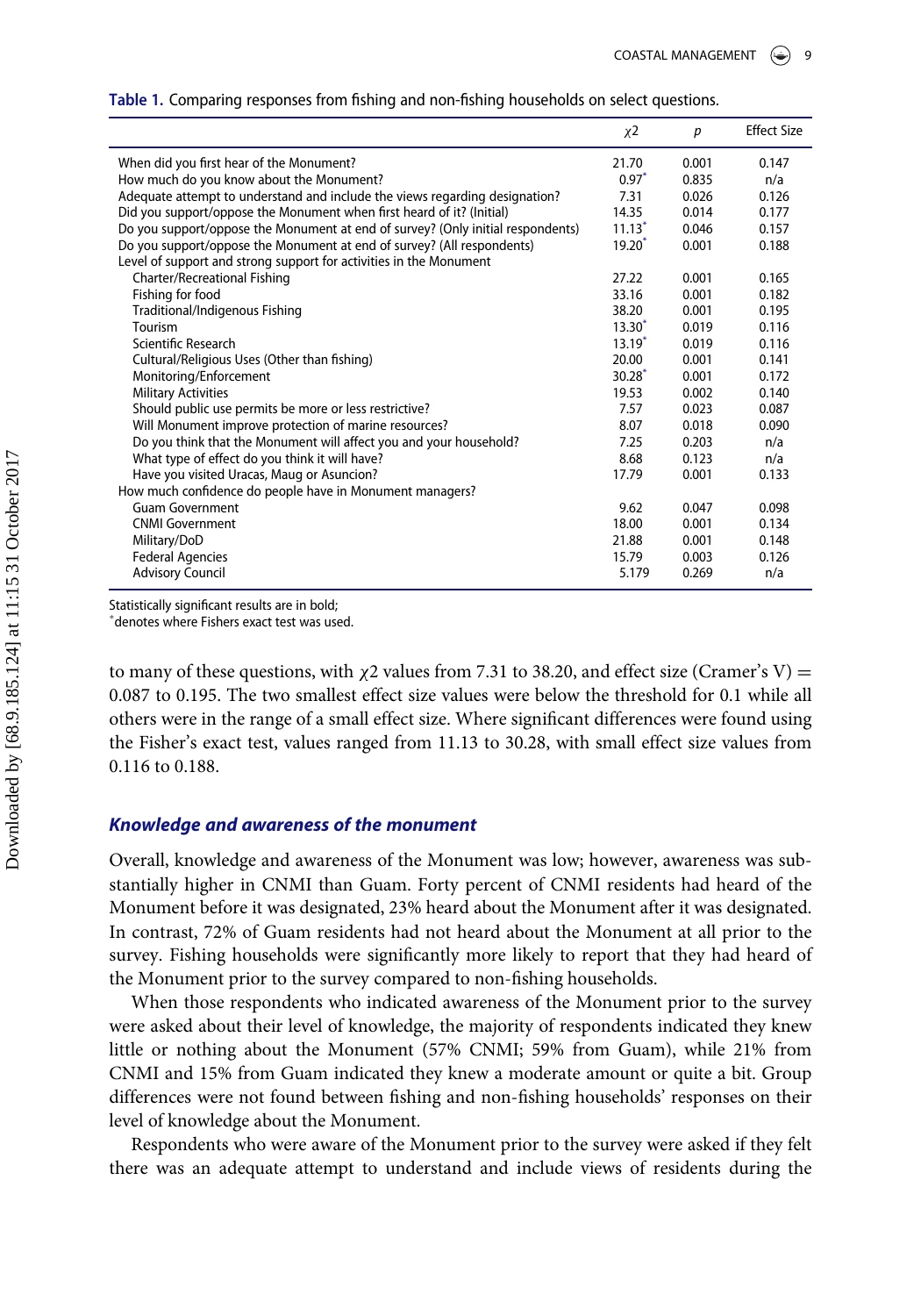Monument designation process. Forty-eight percent of CNMI residents and 55% of Guam residents said "no," 43% of CNMI and 34% of Guam respondents said "yes," and 10% of CNMI and 11% of Guam residents said they didn't know or refused to answer. Fishing households were statistically more likely to report that there was not an adequate attempt to include local views during the creation of the Monument.

# Level of support for designation and activities

Respondents who had heard of the Monument prior to the survey were asked about their level of support for the Monument both when they first heard about it and at the conclusion of the survey. Initial responses indicated a strong tendency towards supportive or neutral feelings about the Monument. Of the respondents who had heard of the Monument, 52% either supported or strongly supported the Monument and 26% were neutral toward it. Fourteen percent of respondents opposed or strongly opposed the Monument when they heard about it. Fishing households who had heard about the Monument prior to the survey were significantly less likely to report strong support for the Monument at the beginning of the survey compared with non-fishing households [\(Figure 2](#page-10-0)).

During the survey, interviewers provided brief information about the Monument including when it was designated, where it is located, what types of activities will be managed within it, and what government entities will be involved in its management. At the end of this description all respondents were asked about the level of support for the Monument. For all respondents there was a high level of support at the end of the survey, with 65% either supporting or strongly supporting the Monument. Fishing households who had not heard about the Monument prior to the survey were statistically more likely to strongly support the Monument at the end of the survey when compared with non-fishing households [\(Figure 3](#page-11-0)).

Respondents were informed that their input on potential activities to be managed in the Monument would be used to develop a management plan and asked about their level of support for or opposition to various activities. Respondents reported strongest support for scientific research and tourism and lowest levels of support for military activities. Eighty-two percent of respondents either supported or strongly supported scientific research, 75% expressed support or strong support for tourism, while military activities were supported or strongly supported by 40% of respondents. Fishing households were more likely to support or strongly support fishing for food, traditional fishing<sup>[3](#page-16-4)</sup>, cultural/religious uses, and

<span id="page-10-0"></span>

Figure 2. Attitude towards Monument upon first hearing of the designation, by household type ( $n = 460$ ).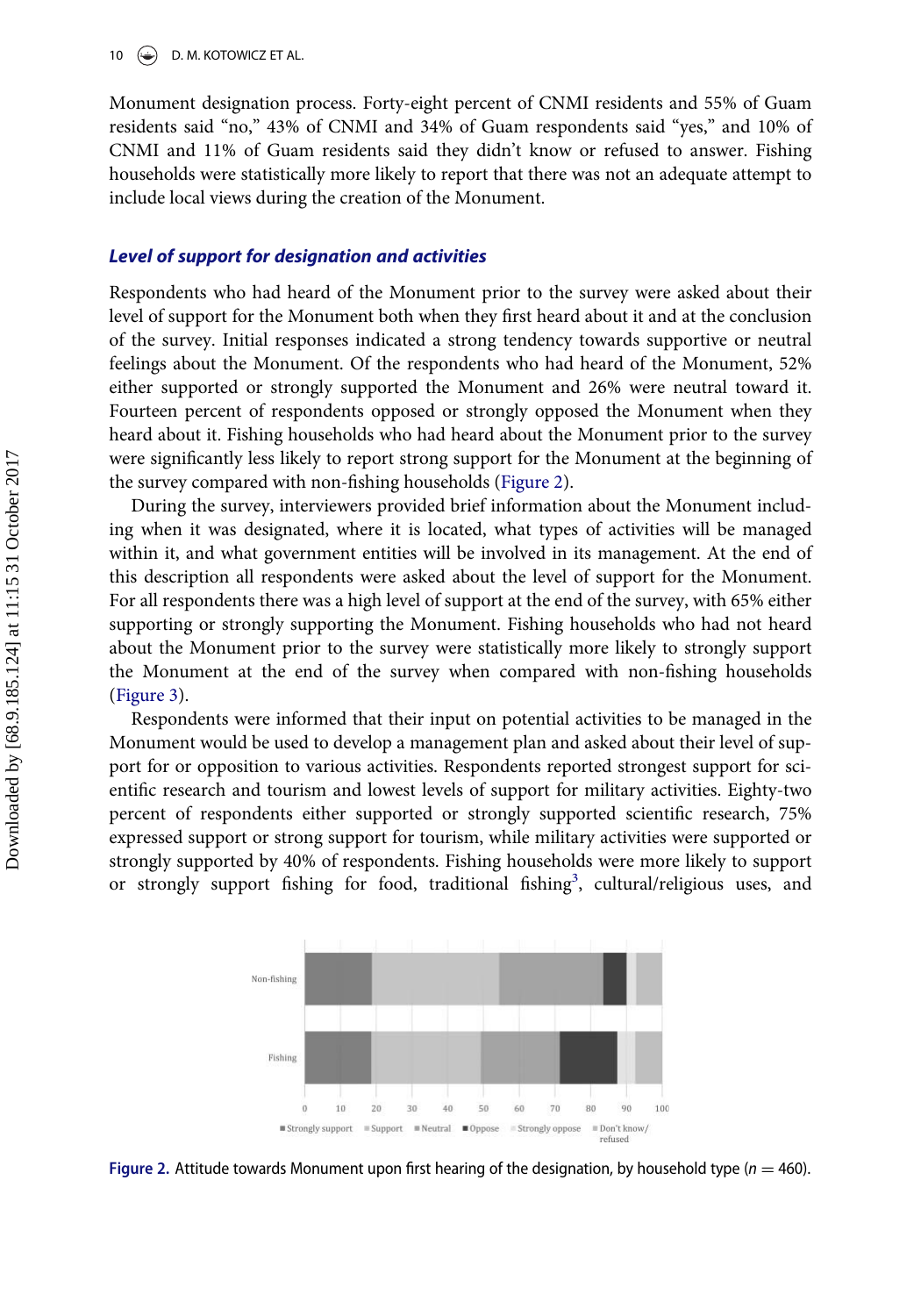<span id="page-11-0"></span>

Figure 3. Attitude towards Monument after completion of survey, by household type ( $n = 1,000$ ).

monitoring and enforcement in the Monument when compared to non-fishing households [\(Figure 4](#page-11-1)).

Respondents were informed that permits could be required for some types of activities within the Monument. They were asked whether they thought the permit process should be more restrictive to err on the side of resource protection, or less restrictive to err on the side of resource use. Sixty-one percent of respondents supported more restrictive permitting, and 34% supported less. Fishing households were more likely to support less restrictive public use permitting for managed activities in the Monument than non-fishing households.

<span id="page-11-1"></span>

Figure 4. Levels of support for activities in the Monument, by household type.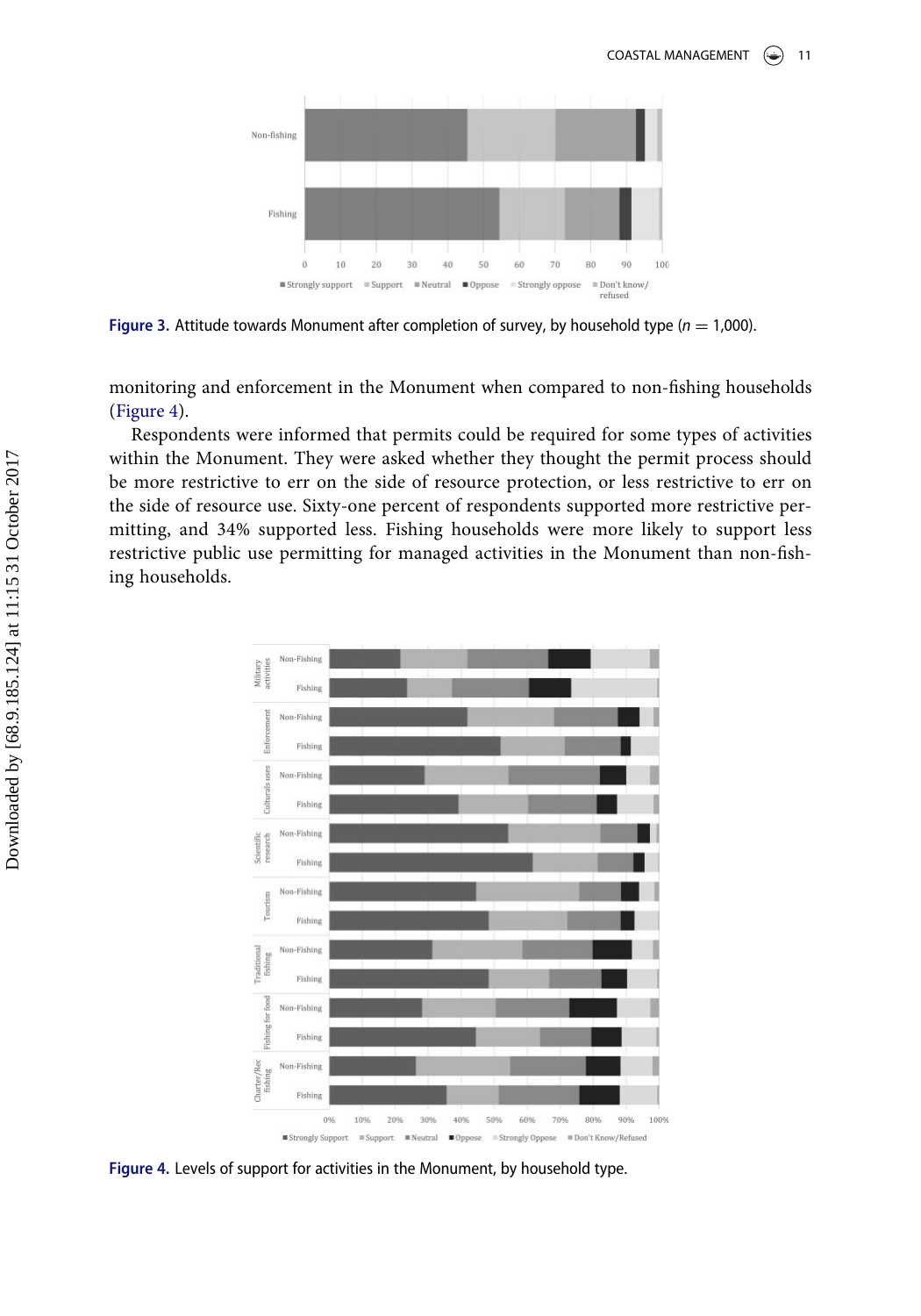# Perceived impacts and confidence in the Monument's management

All respondents were asked if they believed that the Monument would improve protection of marine resources in waters around the Marianas Islands. Eighty-two percent of respondents said "yes," and 12% said "no." When asked if the Monument would have some effect on their household (positive or negative), 41% reported they thought the Monument definitely, probably, or might affect them. Of those who reported an expected effect on their household  $(n = 604)$ , the majority of respondents indicated that their household would be at least somewhat positively affected. Forty-nine percent of respondents reported that they thought they would be positively or strongly positively affected and a substantial number of respondents (38%) indicated that they thought the Monument would have some positive and some negative effects upon their households. Notably, group differences were not found in responses from fishing and non-fishing households about whether and how the Monument would impact respondents' households.

Respondents were informed that a number of government entities would be involved in the management of the Monument, including NOAA Fisheries, the U.S. Fish and Wildlife Service (USFWS), the governments of Guam and CNMI, an advisory council with federal and CNMI members, and the military/Department of Defense. People were asked their level of confidence in each entity's ability to manage the Monument. Eightythree percent of residents reported moderate or high confidence in NOAA Fisheries and USFWs' ability to manage the Monument, and 72% reported moderate or high confidence in the military's ability to manage it. Survey respondents reported lowest confidence in the CNMI government's ability to manage the Monument, with 44% reporting moderate or strong confidence. Significant differences were not found between fishing and non-fishing households regarding their confidence in the Monument Advisory Council; however, significant differences were found in reported confidence in Guam government, CNMI government, military/Department of Defense, and federal agencies' ability to manage the Monument ([Figure 5](#page-12-0)). Fishing households reported lower levels of confidence in these entities' Monument management abilities when compared to nonfishing households.

<span id="page-12-0"></span>

Figure 5. Confidence in agency ability to manage the Monument, by household type.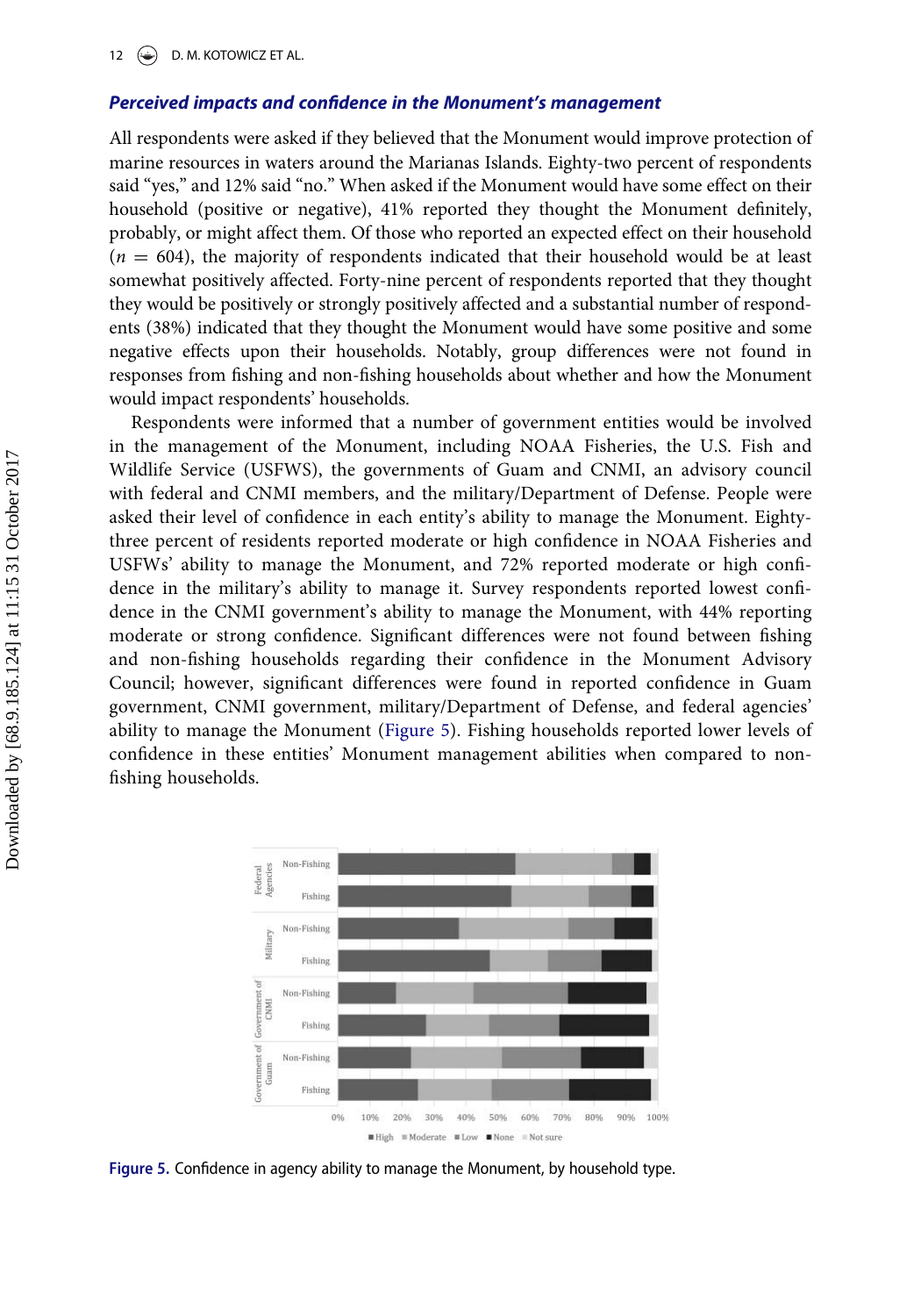# **Discussion**

# Knowledge, awareness, and support of the Monument

Overall, knowledge and awareness of the Monument was low—only 40% of respondents from CNMI and 28% of respondents from Guam had heard of the Monument prior to the survey. Of those who had heard of the Monument, more than half reported that they knew little or nothing about the Monument. In contrast, a survey of residents in coastal Oregon found that 85% of respondents had some level of awareness of a high-profile MPA initiative taking place in that region (Perry et al. [2014\)](#page-18-8). It is not surprising that CNMI residents had a higher level of awareness about the LMPA than Guam residents; more of the conversation surrounding designation had taken place in CNMI and the Islands Unit is in CNMI waters. Scholars have reported that LMPAs may be sociologically unique due to the high-profile, nation scale at which they are often implemented and discussed (Gruby et al. [2015\)](#page-17-2). The Monument was a high-profile issue, often covered in local newspapers in the year it was designated and regularly discussed by local government officials. However, the survey revealed that this coverage did not lead to high levels of awareness among the general public. Research in conventional MPAs suggests that low levels of awareness may correspond with lower levels of ownership and stewardship of the protected areas (Bennett [2016\)](#page-16-0). High overall support for the Monument, and greater support after learning more about it, may be a significant finding that aligns with other studies that have found general support for MPAs (Perry et al. [2014](#page-18-8)). Proponents and managers of MPAs may be able to mobilize people who are not direct stakeholders for support. For LMPAs specifically, where stakeholders may be difficult to define (see Gruby et al. [2015\)](#page-17-2), managers may build on general public support to educate, engage with, and mobilize people in greater numbers and to raise awareness about LMPA objectives. Monument managers and LMPA scholars may also want to note that even after high-profile LMPA designation processes, targeted outreach may still be necessary to educate the general public about the protected area and its benefits.

# Governance and the Monument's perceived benefits and impacts

Several scholars have found that public participation and involvement is key to an MPA's long-term success (Pollnac, Crawford, and Gorospe [2001](#page-18-10); Pomeroy et al. [2005;](#page-18-9) Bennett and Dreadon [2014b](#page-17-16)). Over half of the respondents who felt they had enough knowledge to assess whether local views were considered in the designation process reported that they did not believe this effort was sufficient. This finding suggests challenges for Monument managers going forward, as there may be low levels of support for the legitimacy of the Monument which was designated through US executive action under the Antiquities Act, where public input is not required. This along with the swift timeline for implementation may have contributed to the public's sense that not enough effort was made to include local views. Future attempts to designate LMPAs may want to consider protocols that better incorporate public input. Given that Gruby et al. [\(2015](#page-17-2)) found a low level of awareness that LMPAs involve human dimensions among managers, advocates, and donors working on LMPA development, it is likely that even those involved in a campaign to designate a LMPA are not aware of the importance of seeking public engagement. The challenge to incorporate public sentiment may begin with proponents of LMPAs.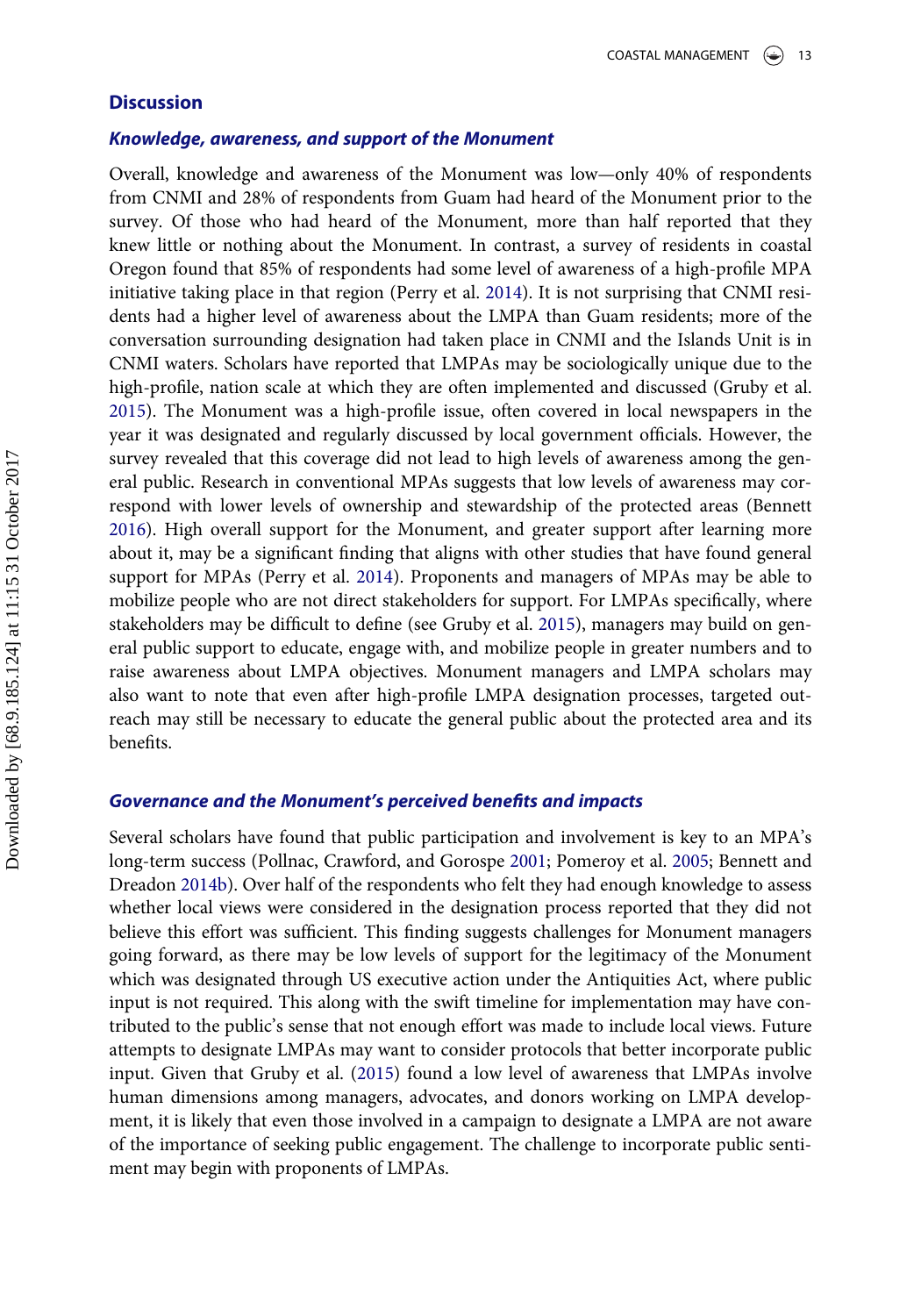As managers develop regulations for the Monument, they can gain important insights from survey respondents' level of support for various activities. The survey uncovered high levels of overall support for the Monument and for all of the proposed activities that could potentially be managed in the Monument. These findings suggest that the public may view many of the potential activities positively if they were to be permitted in the Monument and that there would be support for a plan that balanced multiple uses.

A majority of respondents indicated that they believed the Monument would improve marine resource conditions in nearby waters, suggesting public perception that the Monument designation will lead to positive ecological outcomes, a similar finding to studies of perceptions of nearshore MPAs (Leleu et al. [2012](#page-17-9); Christie [2005](#page-17-8)). However, a majority of respondents did not think that the Monument would affect their households either positively or negatively. This finding is surprising since these are island communities where over one-third of the households surveyed reported to have at least one fisherman, and previous studies have found that fishermen perceived high levels of impacts associated with MPAs (McClanahan, Davis and Maina [2005](#page-18-6)). The disconnect between the perception of the impact of the Monument and its potential effect to one's household, especially for fishing households, is a potential area for future research with regard to LMPAs that are often distant from population centers.

Study results show that respondents reported higher confidence in federal agencies and the military to manage the Monument than they do in the Guam and CNMI governments. This suggests that a federal—local partnership may be key moving forward. Scholars have pointed to the importance of confidence in managing entities in successful conservation governance (Bennett [2016](#page-16-0)). Additionally, high confidence in an advisory council with representation from different managing entities with which respondents already have experience suggests that such an entity has an opportunity to gain respect for managing the Monument, increasing confidence of residents, and providing an additional link to the Monument for these residents.

# Factors affecting perceptions

The study uncovered significant differences in perceptions of many aspects of the Monument between fishing and non-fishing households. Fishing households showed higher awareness of the Monument, and at the same time they were less likely to strongly support it and less likely to believe that an adequate attempt was made to include local views in the Monument. Fishermen, particularly those who travelled to the Northern Islands, were key stakeholders in conversations surrounding the designation of the Monument. As a result, fishing households may have been more likely to connect with someone who knew about the Monument and to hear about its designation. Lower levels of support for the Monument and more belief that locals were not sufficiently incorporated into the process could be connected to fishing households' greater awareness of the Monument and greater understanding of the nuances involved in its designation.

These findings align with research on nearshore MPAs which show that fishermen and their families differ in their attitudes and perceptions both of management and environmental aspects of marine areas—often exhibiting less support due to concerns about their livelihoods (McClanahan, Davies, and Maina [2005](#page-18-6)). What is interesting about the LMPA context in this study is that fishing households differed from non-fishing on their perceptions of the Monument even though most fishing households reported that they did not believe that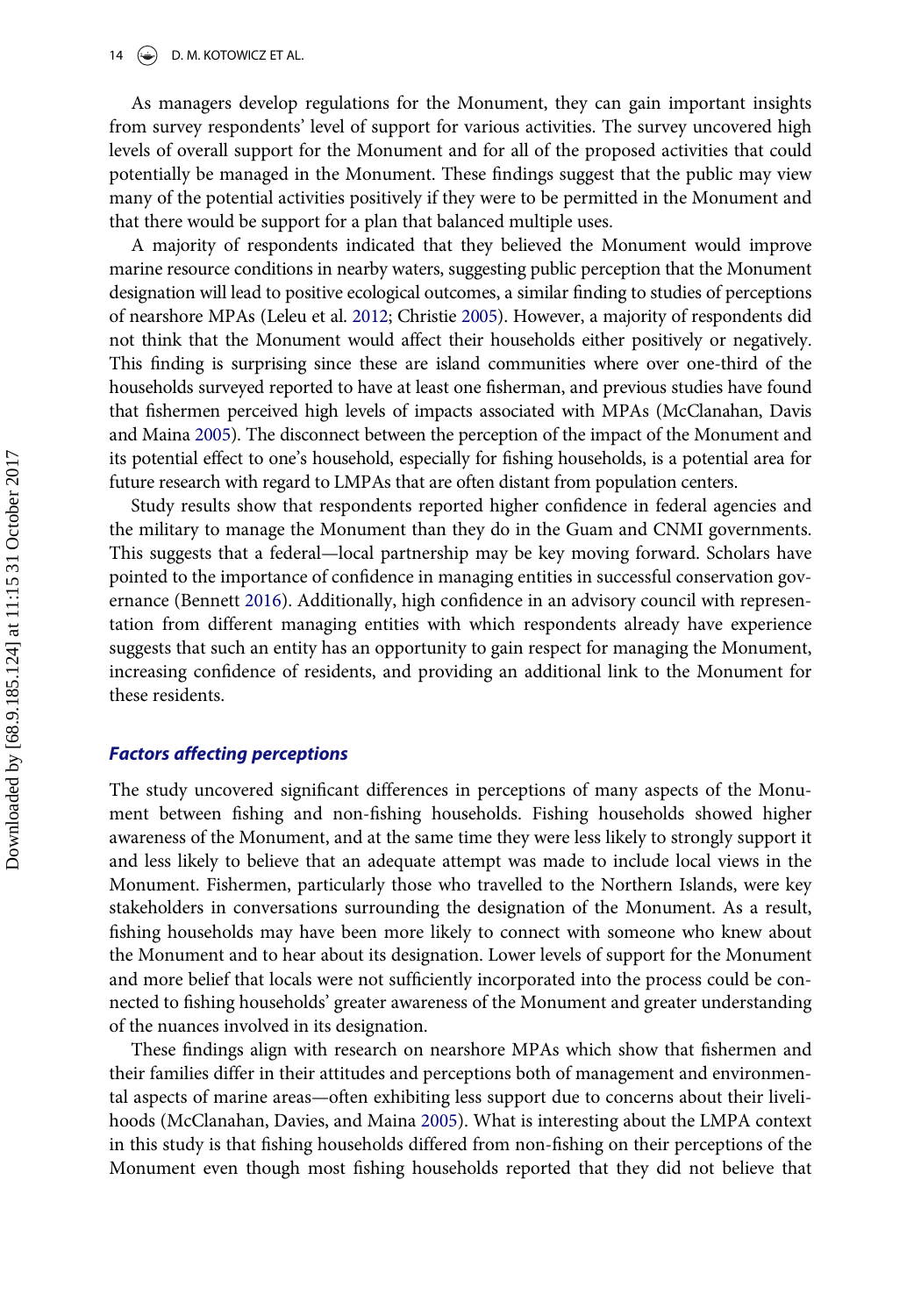they would experience any direct impacts from the Monument, and very few households contained a member who had ever fished in the Monument waters to be restricted. These findings suggest that merely having a fisherman in one's household can shape the lens through which one views marine conservation initiatives—even LMPAs far from shore. This finding also brings into question if there are differing viewpoints among fishing households based on other factors such as environmental attitudes, as was found in a study of artisanal fishers in Chile (Gelcich, Edwards-Jones and Kaiser [2005](#page-17-14)). According to Gruby et al. [\(2015](#page-17-2)), early proponents of LMPAs posited that human dimensions may not be as relevant since their remote locations mean few stakeholders will experience direct impacts. Findings from this survey suggest that public response may be more complex. A lack of direct impacts to fishing households does not necessarily translate into support for the LMPA. Based on their unique experiences with the ocean and with various management entities, fishing households may be predisposed to have different views of marine conservation initiatives like MPAs. Overall, this study indicates that the presence of a fisherman in one's household is an important variable for understanding public perceptions of marine protected areas.

# **Conclusions**

Much of the research conducted or in development about the human dimensions of LMPAs has been qualitative in nature. Findings from this study indicate that quantitative social science research could and should play an important role in a human dimension of LMPAs research agenda. If researchers focus solely on qualitative studies incorporating interviews from key stakeholders, they may be missing key social patterns surrounding LMPA management.

Authors of this manuscript were involved in a separate qualitative study to gather data about stakeholders' perceptions of the Monument (Richmond and Kotowicz [2015](#page-18-2); Kotowicz and Richmond [2013\)](#page-17-18). For that study, we interviewed individuals who travelled to and fished in the Monument and interviewed local government representatives who were involved in designation discussions. In some cases, there were stark differences between stakeholder perceptions of the Monument and the public's perceptions of the Monument exhibited in the phone survey results.

The qualitative study found that many CNMI locals who were closely connected to the Monument were against or had strong reservations about the LMPA. However, the survey showed overall high levels of support for the Monument among the general public. The survey also indicated that respondents, even those who had heard of the Monument, had low overall knowledge about it. Perhaps stakeholders' greater awareness of the Monument and the process through which it was designated caused them to uncover aspects about the Monument that led them to exhibit lower support compared to the public.

Additionally, in the qualitative study, stakeholders were particularly concerned about the level of US federal involvement and control in the Monument designation process. Many people who were closely involved in the Monument designation process indicated that they would prefer a form of marine protection that was spearheaded by the CNMI and Guam governments. However, the results of this study indicate that the public has less confidence in the CNMI and Guam governments to manage the Monument when compared to various US federal agencies. These results indicate that the Advisory Council with representatives from federal and territorial entities may be an effective compromise for both stakeholders and the public.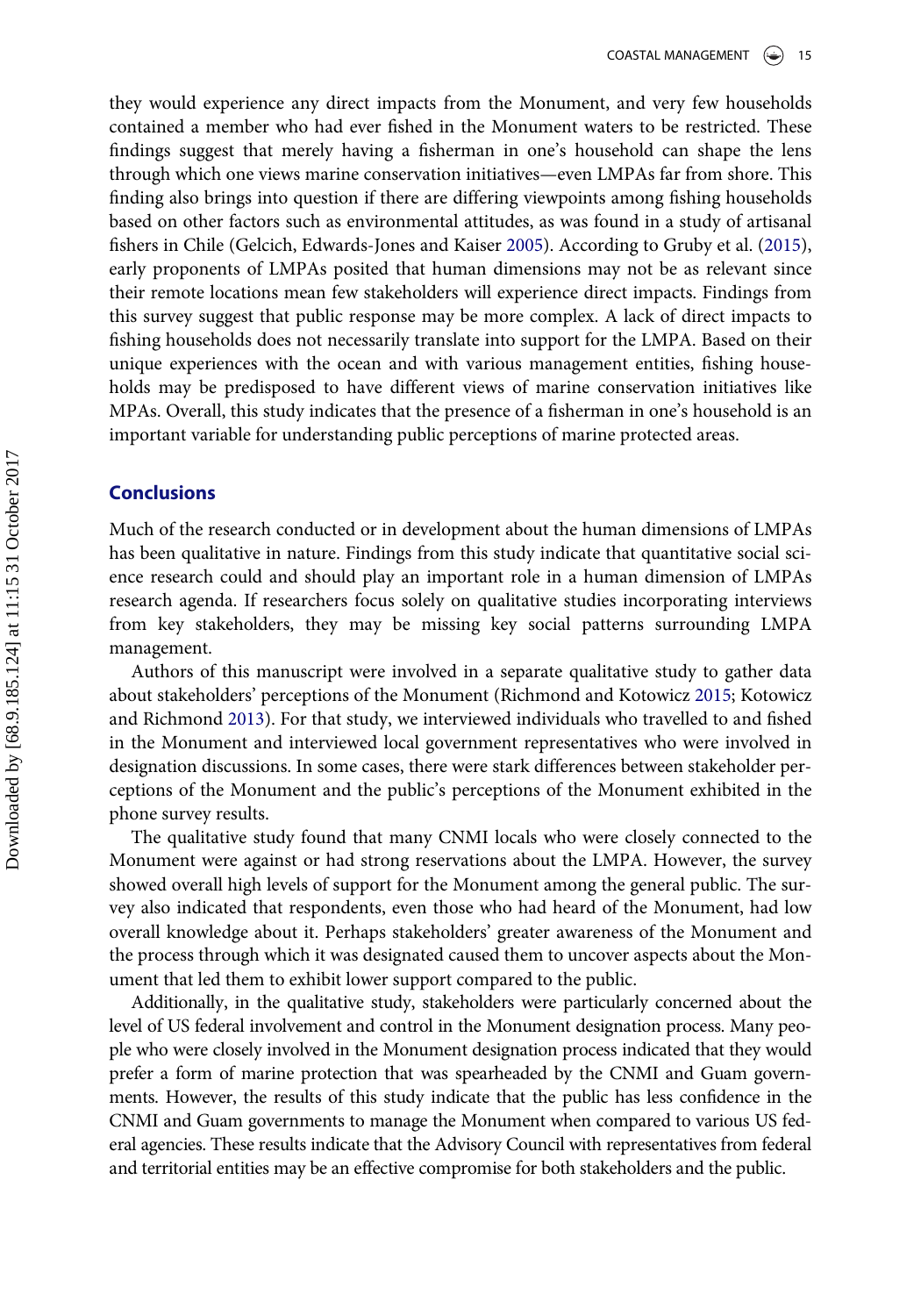16  $\left(\bigstar\right)$  D. M. KOTOWICZ ET AL.

These results have implications for future development and assessment of LMPAs. LMPA proponents and managers may want to consider a two-pronged approach to LMPA outreach and participation. First, they should make an effort to seek out and incorporate the views of individuals who are likely to be closely connected to or directly impacted by LMPA implementation. Second, they should attempt to incorporate broad public views. Quantitative studies like this phone survey are expensive and time-consuming and may not be realistic to implement in all situations. In addition, assessing stakeholder views may be more important, as those are the individuals most likely to be stewards of or create resistance towards LMPAs. However, interested parties could pool resources to develop a collaborative survey that collects data to serve multiple interests—those of government agencies, academic researchers, local groups, and conservation groups/LMPA proponents. This combined effort could serve to increase awareness and knowledge about the LMPA while gathering valuable knowledge about the initiative from the public. To truly understand local perceptions of LMPAs, it may be important to combine qualitative assessments of stakeholders' opinions with quantitative work to understand how the broader public feels about the initiative.

# Acknowledgments

This paper is dedicated to the memory of our colleague, Richard Seman, who tirelessly worked to ensure that CNMI's fishermen's concerns were documented and considered in management decisions. The authors would like to acknowledge the study participants on CNMI and Guam for taking the time to respond to our survey. We would like to thank the staff of the CNMI Department of Lands and Natural Resources and the CNMI Department of Fish and Wildlife for their assistance in identifying important topics and reviewing early versions of our survey. We'd specifically like to thank Jack Ogumoro and Arnold Palacios for their continued engagement and support of this research. The authors conducted this research as contractors to NMFs' Pacific Islands Fisheries Science Center and NMFS Staff. However, the views and analysis expressed in this article are solely those of the authors and do not necessarily reflect those of NOAA or the National Marine Fisheries Service.

# Funding

Funding for this research was provided by the National Marine Fisheries Service (NMFS), Pacific Islands Fisheries Science Center, and NMFS Pacific Islands Regional Office. Human subjects research activities were approved under OMB Control No. 0648-0640.

# <span id="page-16-2"></span>Notes

- 1. An additional 126 respondents were contacted who did not speak one of the languages offered.
- <span id="page-16-3"></span>2. Source: [https://www.census.gov/data/tables/time-series/demo/income-poverty/historical-poverty](https://www.census.gov/data/tables/time-series/demo/income-poverty/historical-poverty-thresholds.html)[thresholds.html.](https://www.census.gov/data/tables/time-series/demo/income-poverty/historical-poverty-thresholds.html)
- <span id="page-16-4"></span>3. The term "traditional fishing" was purposefully not defined in the survey. The researchers wanted respondents to interpret the phrase for themselves.

# References

<span id="page-16-1"></span>Belden, R., and Stewart and American Viewpoint. 1999. Communicating about oceans: Results of a national survey. Washington, DC, USA: The Ocean Project.

<span id="page-16-0"></span>Bennett, N. J. 2016. Using perceptions as evidence to improve conservation and environmental management. Conservation Biology 30 (3):582–592.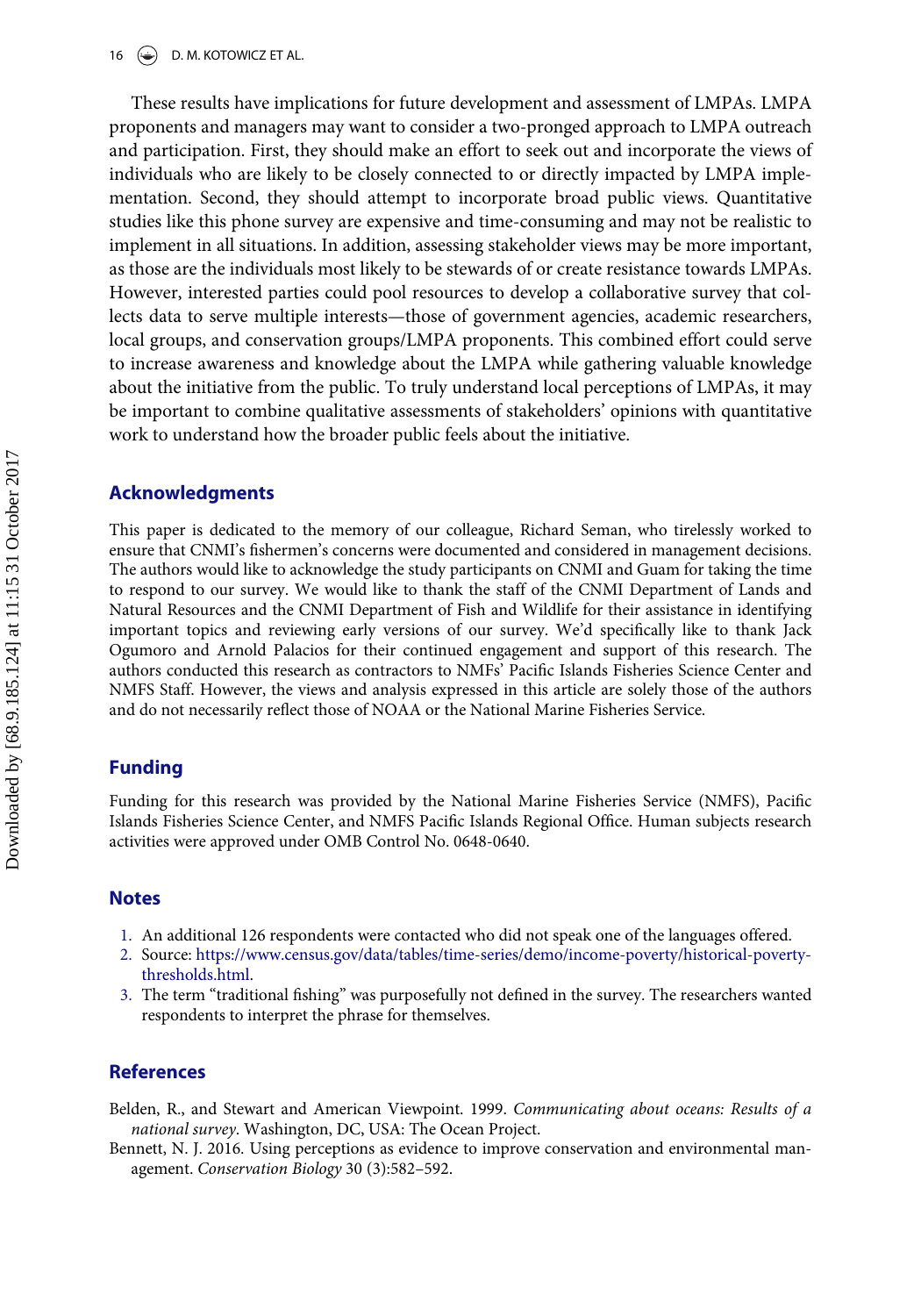- <span id="page-17-10"></span>Bennett, N. J., and P. Dearden. 2014a. Why local people do not support conservation: Community perceptions of marine protected area livelihood impacts, governance and management in Thailand. Marine Policy 44:107–116.
- <span id="page-17-16"></span>Bennett, N. J., and P. Dearden. 2014b. From measuring outcomes to providing inputs: Governance, management, and local development for more effective marine protected areas. Marine Policy 50:96–110.
- <span id="page-17-11"></span>Blyth, R. E., M. J. Kaiser, G. Edwards-Jones, and P. J. B. Hart. 2002. Voluntary management in an inshore fishery has conservation benefits. Environmental Conservation 29 (4):493–508.
- <span id="page-17-8"></span>Christie, P. 2005. Observed and perceived environmental impacts of marine protected areas in two Southeast Asia sites. Ocean & Coastal Management 48 (3):252–270.
- <span id="page-17-5"></span>Christie, P. and N. Lewis. 2016. Perspective: Report on the think tank on human dimensions of large scale MPAs. MPA News. [https://mpanews.openchannels.org/news/mpa-news/perspective-report](https://mpanews.openchannels.org/news/mpa-news/perspective-report-think-tank-human-dimensions-large-scale-mpas)[think-tank-human-dimensions-large-scale-mpas](https://mpanews.openchannels.org/news/mpa-news/perspective-report-think-tank-human-dimensions-large-scale-mpas). (accessed September 15, 2016).
- <span id="page-17-15"></span>Chuenpagdee, R., J. J. Pascual-Fernandez, E. Szelianszky, J. L. Alegret, J. Fraga, and S. Jentoft. 2013. Marine protected areas: Re-thinking their inception. Marine Policy 39:234–240.
- <span id="page-17-6"></span>DeSanto, E. 2013. Missing marine protected area (MPA) targets: How the push for quantity over quality undermines sustainability and social justice. Journal of Environmental Management 124:137-146.
- <span id="page-17-7"></span>DeSanto, E. M., P. Jones, and A. Miller. 2011. Fortress conservation at sea: A commentary on the Chagos marine protected area. Marine Policy 35:258–260.
- <span id="page-17-3"></span>Edgar, G. J., R. D. Stuart-Smith, T. J. Willis, S. Kininmonth, S. C. Baker, S. Banks, N. S. Barrett, et al. 2014. Global conservation outcomes depend on marine protected areas with five key features. Nature 506:216–220.
- <span id="page-17-1"></span>Eilperin, J. 2014. "Obama to create world's largest protected marine reserve in Pacific Ocean." The Washington Post, September 25, 2014. [https://www.washingtonpost.com/politics/obama-to-create](https://www.washingtonpost.com/politics/obama-to-create-worlds-largest-protected-marine-reserve-in-pacific-ocean/2014/09/24/e2ecaab4-433e-11e4-b47c-f5889e061e5f_story.html?utm_term=.69a7b3f5353f)[worlds-largest-protected-marine-reserve-in-paci](https://www.washingtonpost.com/politics/obama-to-create-worlds-largest-protected-marine-reserve-in-pacific-ocean/2014/09/24/e2ecaab4-433e-11e4-b47c-f5889e061e5f_story.html?utm_term=.69a7b3f5353f)fic-ocean/2014/09/24/e2ecaab4-433e-11e4-b47c[f5889e061e5f\\_story.html?utm\\_term](https://www.washingtonpost.com/politics/obama-to-create-worlds-largest-protected-marine-reserve-in-pacific-ocean/2014/09/24/e2ecaab4-433e-11e4-b47c-f5889e061e5f_story.html?utm_term=.69a7b3f5353f)=[.69a7b3f5353f.](https://www.washingtonpost.com/politics/obama-to-create-worlds-largest-protected-marine-reserve-in-pacific-ocean/2014/09/24/e2ecaab4-433e-11e4-b47c-f5889e061e5f_story.html?utm_term=.69a7b3f5353f)
- <span id="page-17-13"></span>Friends of the Monument. 2010. Testimony of the Friends of the Mariana Trench Monument. Retrieved from Friends of the Monument: [http://marianamonument.blogspot.com/2010/02/testi](http://marianamonument.blogspot.com/2010/02/testimony-of-friends-of-mariana-trench.html) [mony-of-friends-of-mariana-trench.html.](http://marianamonument.blogspot.com/2010/02/testimony-of-friends-of-mariana-trench.html) (accessed February 25, 2016).
- <span id="page-17-14"></span>Gelcich, S., G. Edwards-Jones, and M. J. Kaiser. 2005. Importance of attitudinal differences among artisanal fishers toward co-management and conservation of marine resources. Conservation Biology 19 (3):865–875.
- <span id="page-17-2"></span>Gruby, R. L., N. J. Gray, L. M. Campbell, and L. Acton. 2015. Toward a social science research agenda for large marine protected areas. Conservation Letters 9 (3):153–163.
- <span id="page-17-12"></span>Iverson, T. 2008. The Economic Impact of a proposed Marinana Trench Marine National Monument, an Exploratory Study. [http://www.pewtrusts.org/](http://www.pewtrusts.org/∼/media/legacy/uploadedfiles/peg/publications/report/economic20impact20mariana20trenchpdf.pdf)~[/media/legacy/uploaded](http://www.pewtrusts.org/∼/media/legacy/uploadedfiles/peg/publications/report/economic20impact20mariana20trenchpdf.pdf)files/peg/publications/ [report/economic20impact20mariana20trenchpdf.pdf](http://www.pewtrusts.org/∼/media/legacy/uploadedfiles/peg/publications/report/economic20impact20mariana20trenchpdf.pdf)
- <span id="page-17-4"></span>Juffe-Bignoli, D., N. D. Burgess, H. Bingham, E. M. S. Belle, M. G. de Lima, M. Deguignet, B. Bertzky, et al. 2014. Protected planet report 2014. Cambridge, UK: UNEP-WCMC.
- <span id="page-17-17"></span>Kotowicz, D. M., and S. D. Allen. 2015. Results of a survey of CNMI and Guam Residents on the Marianas Trench Marine National Monument. Pacific Islands Fisheries Science Center, National Marine Fisheries Service, National Oceanic and Atmospheric Administration. Honolulu, HI: Pacific Islands Fisheries Science Center Data Report DR-13-009. [https://www.soest.hawaii.edu/jimar/socio](https://www.soest.hawaii.edu/jimar/socioecon/kotowicz.DR-13-009.pdf) [econ/kotowicz.DR-13-009.pdf](https://www.soest.hawaii.edu/jimar/socioecon/kotowicz.DR-13-009.pdf). (accessed February 23, 2016)
- <span id="page-17-18"></span>Kotowicz, D. M., and L. Richmond. 2013. Traditional Fishing Patterns in the Marianas Trench Marine National Monument. Pacific Islands Fisheries Science Center, National Marine Fisheries Service, National Oceanic and Atmospheric Administration. Honolulu, HI: Pacific Islands Fisheries Science Center Administrative Report H-13-05. [https://www.soest.hawaii.edu/jimar/socioecon/kotowicz.](https://www.soest.hawaii.edu/jimar/socioecon/kotowicz.PIFSC_Admin_Rep_13-05.pdf) [PIFSC\\_Admin\\_Rep\\_13-05.pdf.](https://www.soest.hawaii.edu/jimar/socioecon/kotowicz.PIFSC_Admin_Rep_13-05.pdf) (accessed February 28, 2016)
- <span id="page-17-0"></span>Leenhardt, P., B. Cazalet, B. Salvat, J. Claudet, and F. Feral. 2013. The rise of large-scale marine protected areas: Conservation or geopolitics? Ocean & Coastal Management 85:112-118.
- <span id="page-17-9"></span>Leleu, K., F. Alban, D. Pelletier, E. Charbonnel, Y. Letourneur, and C. F. Boudouresque. 2012. Fishers' perceptions as indicators of the performance of Marine Protected Areas (MPAs). Marine Policy 36 (2):414–422.